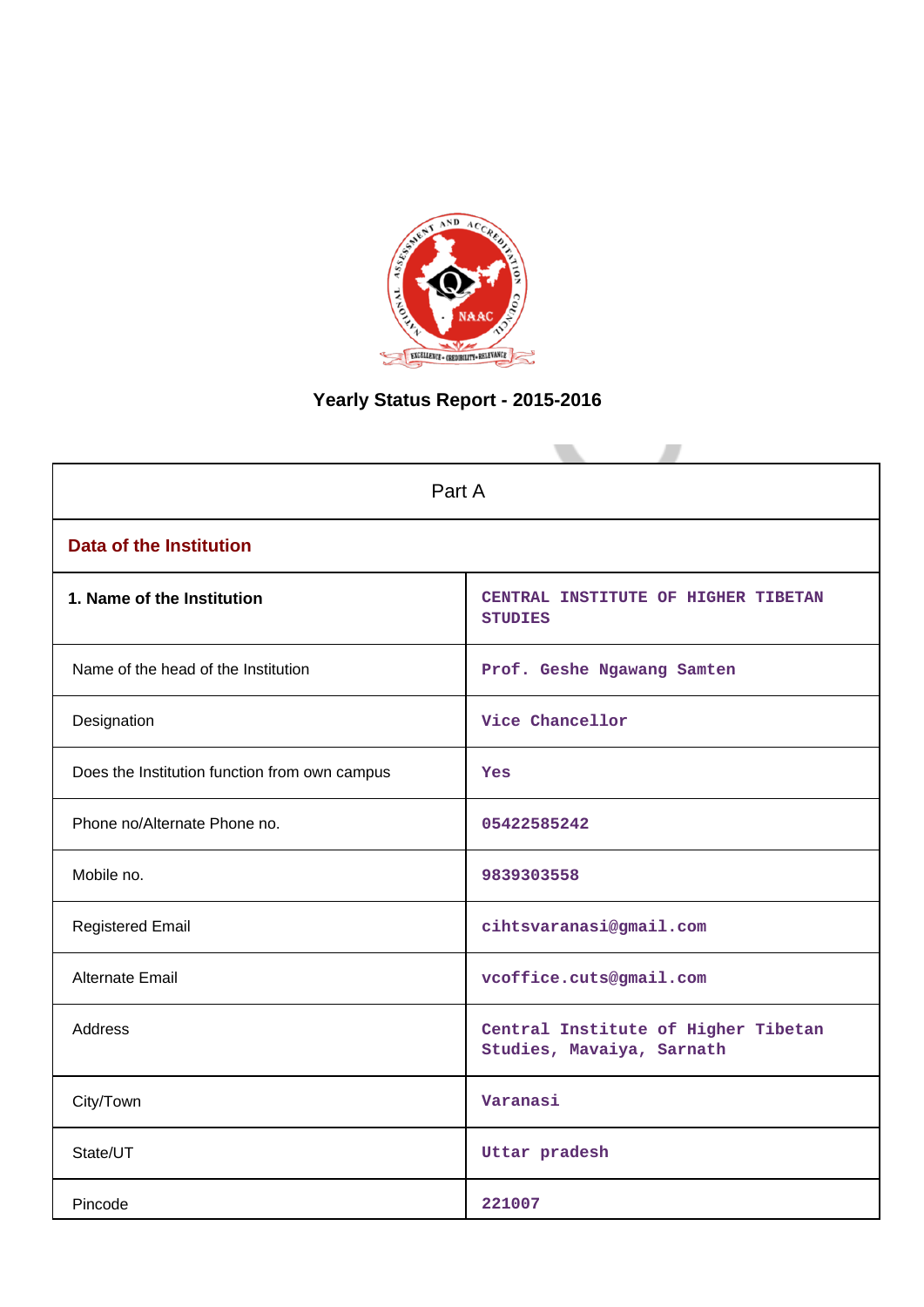| 2. Institutional Status                                                  |             |                                                                                                                                       |                                      |  |  |  |  |  |
|--------------------------------------------------------------------------|-------------|---------------------------------------------------------------------------------------------------------------------------------------|--------------------------------------|--|--|--|--|--|
| University                                                               |             | Deemed                                                                                                                                |                                      |  |  |  |  |  |
| Type of Institution                                                      |             | Co-education                                                                                                                          |                                      |  |  |  |  |  |
| Location                                                                 |             | Urban                                                                                                                                 |                                      |  |  |  |  |  |
| <b>Financial Status</b>                                                  |             | central                                                                                                                               |                                      |  |  |  |  |  |
| Name of the IQAC co-ordinator/Director                                   |             | Dr. M.P.S. Chandel                                                                                                                    |                                      |  |  |  |  |  |
| Phone no/Alternate Phone no.                                             |             | 05422581737                                                                                                                           |                                      |  |  |  |  |  |
| Mobile no.                                                               |             | 9305494696                                                                                                                            |                                      |  |  |  |  |  |
| <b>Registered Email</b>                                                  |             | cihtsiqac@gmail.com                                                                                                                   |                                      |  |  |  |  |  |
| Alternate Email                                                          |             | mps.chandel55@gmail.com                                                                                                               |                                      |  |  |  |  |  |
| 3. Website Address                                                       |             |                                                                                                                                       |                                      |  |  |  |  |  |
| Web-link of the AQAR: (Previous Academic Year)                           |             | https://www.cihts.ac.in/webpage/index.a<br><b>SPX</b>                                                                                 |                                      |  |  |  |  |  |
| 4. Whether Academic Calendar prepared during<br>the year                 |             | Yes                                                                                                                                   |                                      |  |  |  |  |  |
| if yes, whether it is uploaded in the institutional website:<br>Weblink: |             | https://www.cihts.ac.in/admin/upload/do<br>cuments/Academic Calendar/ac2015 16.jpq                                                    |                                      |  |  |  |  |  |
| <b>5. Accrediation Details</b>                                           |             |                                                                                                                                       |                                      |  |  |  |  |  |
| Cycle<br>Grade                                                           | <b>CGPA</b> | Year of<br>Accrediation<br>No Data Entered/Not Applicable!!!                                                                          | Validity<br>Period From<br>Period To |  |  |  |  |  |
| 6. Date of Establishment of IQAC                                         |             | $12 - Jun - 2010$                                                                                                                     |                                      |  |  |  |  |  |
| 7. Internal Quality Assurance System                                     |             |                                                                                                                                       |                                      |  |  |  |  |  |
|                                                                          |             |                                                                                                                                       |                                      |  |  |  |  |  |
| Item /Title of the quality initiative by<br><b>IQAC</b>                  |             | Quality initiatives by IQAC during the year for promoting quality culture<br>Date & Duration<br>Number of participants/ beneficiaries |                                      |  |  |  |  |  |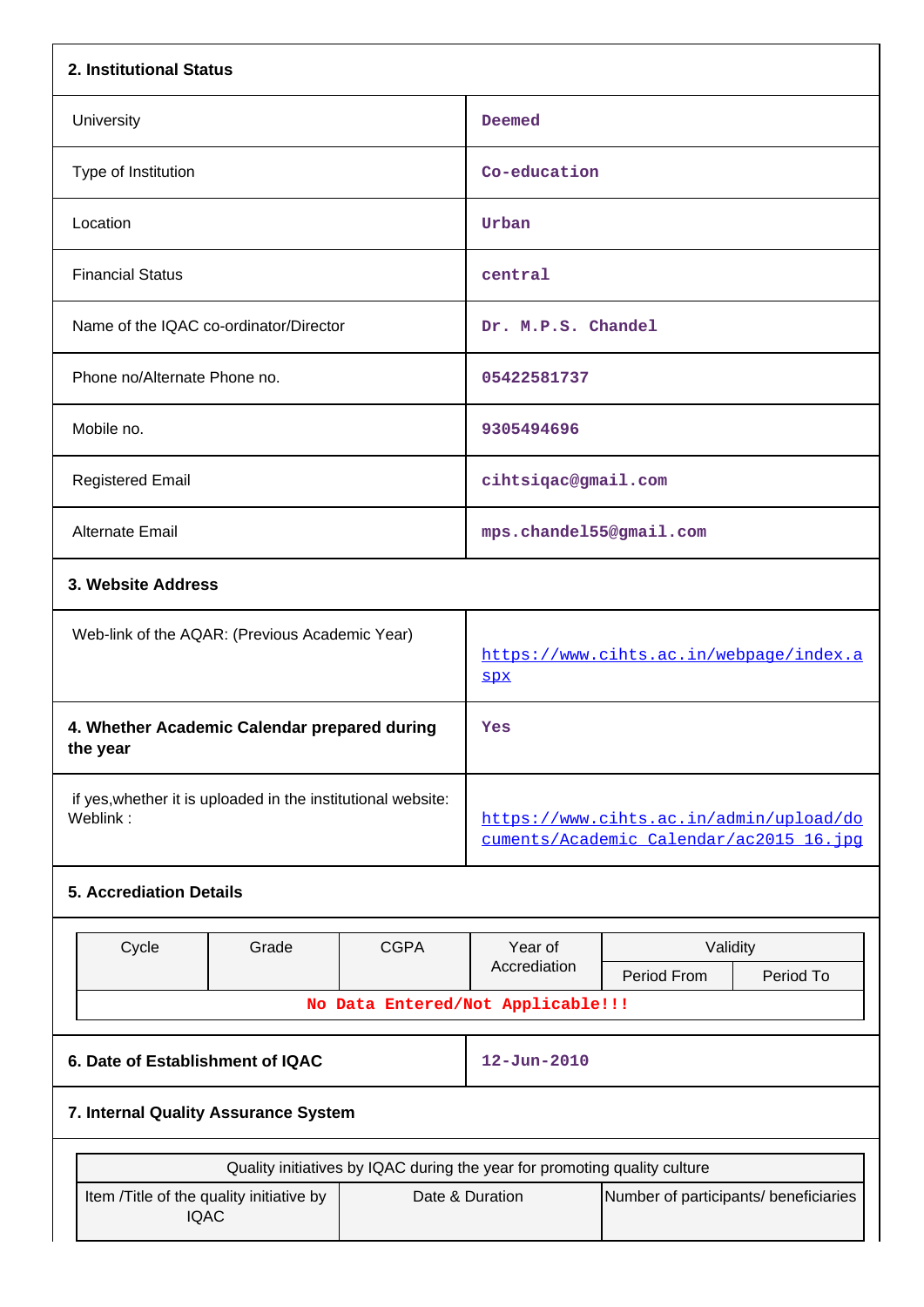| Considering academic<br>progression of the<br>institute                                                                                                              |        |                       | 16-Sep-2015<br>1 |                                | 15          |
|----------------------------------------------------------------------------------------------------------------------------------------------------------------------|--------|-----------------------|------------------|--------------------------------|-------------|
| Considering student<br>feedback initiated by the<br>institute                                                                                                        |        |                       | 04-Apr-2016<br>6 |                                | 78          |
|                                                                                                                                                                      |        | No Files Uploaded !!! |                  |                                |             |
| 8. Provide the list of Special Status conferred by Central/ State Government-<br>UGC/CSIR/DST/DBT/ICMR/TEQIP/World Bank/CPE of UGC etc.                              |        |                       |                  |                                |             |
| Institution/Departmen<br>t/Faculty                                                                                                                                   | Scheme |                       | Funding Agency   | Year of award with<br>duration | Amount      |
| Nil                                                                                                                                                                  | Nil    |                       | Nil              | 2016<br>0                      | $\mathbf 0$ |
|                                                                                                                                                                      |        | No Files Uploaded !!! |                  |                                |             |
| 9. Whether composition of IQAC as per latest<br><b>NAAC</b> guidelines:                                                                                              |        |                       | Yes              |                                |             |
| Upload latest notification of formation of IQAC                                                                                                                      |        |                       | View File        |                                |             |
| 10. Number of IQAC meetings held during the<br>year :                                                                                                                |        |                       | 1                |                                |             |
| The minutes of IQAC meeting and compliances to the<br>decisions have been uploaded on the institutional<br>website                                                   |        |                       | Yes              |                                |             |
| Upload the minutes of meeting and action taken report                                                                                                                |        |                       | View File        |                                |             |
| 11. Whether IQAC received funding from any of<br>the funding agency to support its activities<br>during the year?                                                    |        |                       | <b>No</b>        |                                |             |
| 12. Significant contributions made by IQAC during the current year(maximum five bullets)                                                                             |        |                       |                  |                                |             |
| Initiated best practices adopted by the institute.                                                                                                                   |        |                       |                  |                                |             |
| Initiated academic progression of the institute                                                                                                                      |        |                       |                  |                                |             |
| Collected students feedback initiated by the institute                                                                                                               |        |                       |                  |                                |             |
|                                                                                                                                                                      |        | View File             |                  |                                |             |
| 13. Plan of action chalked out by the IQAC in the beginning of the academic year towards Quality<br>Enhancement and outcome achieved by the end of the academic year |        |                       |                  |                                |             |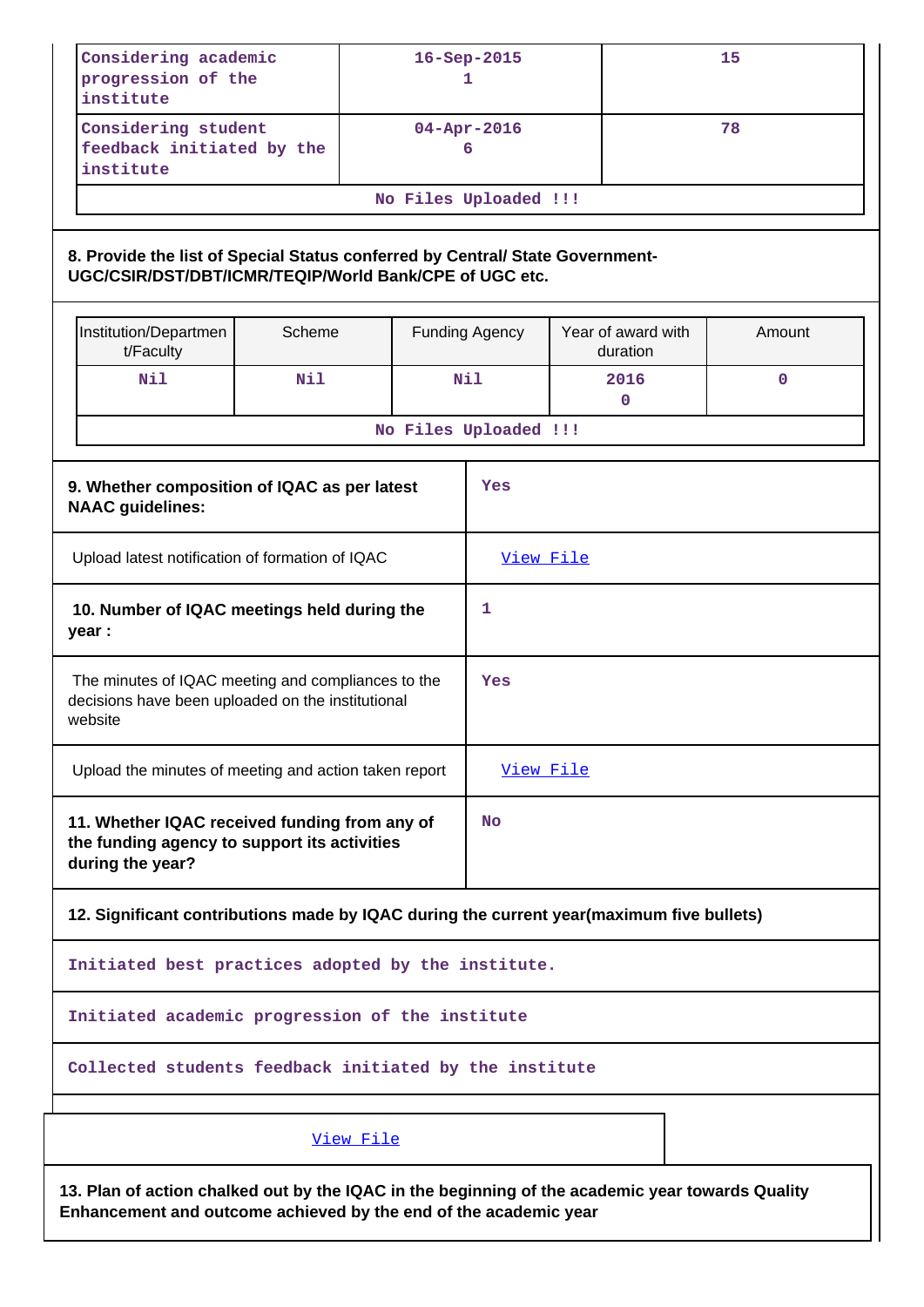| Plan of Action                                                                                                         |                                                     |                                    | Achivements/Outcomes       |           |                                                               |                  |                                       |  |
|------------------------------------------------------------------------------------------------------------------------|-----------------------------------------------------|------------------------------------|----------------------------|-----------|---------------------------------------------------------------|------------------|---------------------------------------|--|
|                                                                                                                        | To collect students feedback                        |                                    |                            |           | Students feedback was collected and<br>analysed               |                  |                                       |  |
| institute                                                                                                              | To consider academic progression of the             |                                    |                            |           | A Board of Deans and Heads is<br>progression of the institute |                  | constituted to monitor the academic   |  |
| To prepare write up on the best<br>practices of the institute                                                          |                                                     |                                    | the institute was prepared |           |                                                               |                  | Write up on the two best practices of |  |
|                                                                                                                        |                                                     |                                    | View File                  |           |                                                               |                  |                                       |  |
|                                                                                                                        |                                                     |                                    |                            |           |                                                               |                  |                                       |  |
| 14. Whether AQAR was placed before statutory<br>body?                                                                  |                                                     |                                    | No                         |           |                                                               |                  |                                       |  |
| 15. Whether NAAC/or any other accredited<br>body(s) visited IQAC or interacted with it to<br>assess the functioning?   |                                                     |                                    | <b>No</b>                  |           |                                                               |                  |                                       |  |
| 16. Whether institutional data submitted to<br><b>AISHE:</b>                                                           |                                                     | Yes                                |                            |           |                                                               |                  |                                       |  |
| Year of Submission                                                                                                     |                                                     |                                    | 2016                       |           |                                                               |                  |                                       |  |
| Date of Submission                                                                                                     |                                                     |                                    | $15 - \text{Mar} - 2016$   |           |                                                               |                  |                                       |  |
| 17. Does the Institution have Management<br><b>Information System?</b>                                                 |                                                     |                                    | <b>No</b>                  |           |                                                               |                  |                                       |  |
|                                                                                                                        |                                                     | Part B                             |                            |           |                                                               |                  |                                       |  |
| <b>CRITERION I - CURRICULAR ASPECTS</b>                                                                                |                                                     |                                    |                            |           |                                                               |                  |                                       |  |
| 1.1 - Curriculum Design and Development                                                                                |                                                     |                                    |                            |           |                                                               |                  |                                       |  |
| 1.1.1 - Programmes for which syllabus revision was carried out during the Academic year                                |                                                     |                                    |                            |           |                                                               |                  |                                       |  |
| Name of Programme                                                                                                      |                                                     | Programme Code                     | Programme Specialization   |           |                                                               |                  | Date of Revision                      |  |
| Shastri                                                                                                                |                                                     | <b>UGP</b>                         | <b>Buddhist Philosophy</b> |           |                                                               |                  | 03/08/2015                            |  |
| <b>BEd</b>                                                                                                             |                                                     | <b>UGE</b>                         |                            | Education |                                                               |                  | 03/08/2015                            |  |
|                                                                                                                        |                                                     |                                    | View File                  |           |                                                               |                  |                                       |  |
| 1.1.2 - Programmes/ courses focussed on employability/ entrepreneurship/ skill development during the Academic<br>year |                                                     |                                    |                            |           |                                                               |                  |                                       |  |
| Programme with<br>Code                                                                                                 | Date of Introduction<br>Programme<br>Specialization |                                    |                            |           |                                                               | Course with Code | Date of Introduction                  |  |
|                                                                                                                        |                                                     | No Data Entered/Not Applicable !!! |                            |           |                                                               |                  |                                       |  |
|                                                                                                                        |                                                     |                                    | View File                  |           |                                                               |                  |                                       |  |
| 1.2 - Academic Flexibility                                                                                             |                                                     |                                    |                            |           |                                                               |                  |                                       |  |
| 1.2.1 - New programmes/courses introduced during the Academic year                                                     |                                                     |                                    |                            |           |                                                               |                  |                                       |  |
| Programme/Course                                                                                                       |                                                     |                                    | Programme Specialization   |           |                                                               |                  | Dates of Introduction                 |  |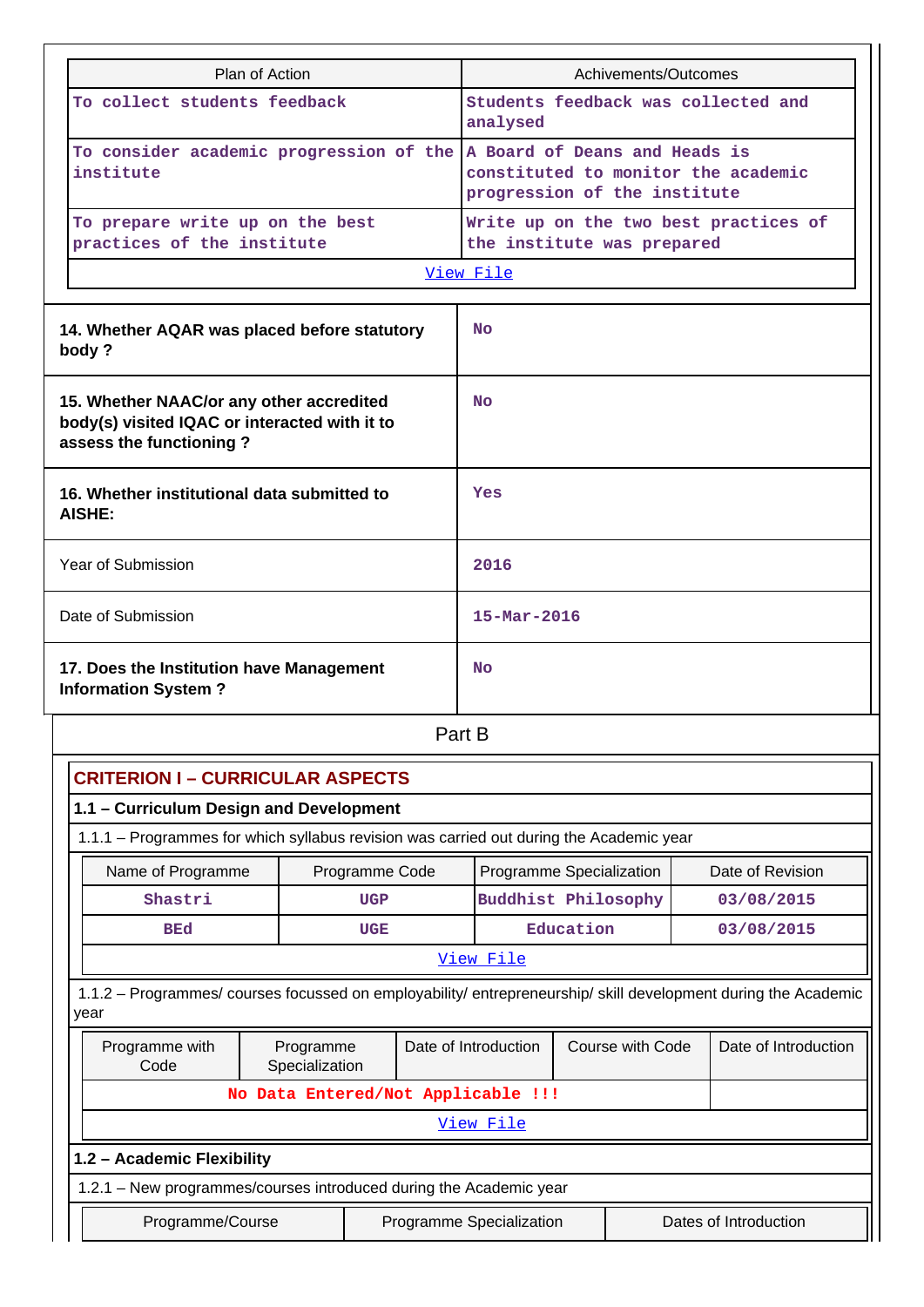| No Data Entered/Not Applicable !!!                                                                                                                                                                                                                                                                                                                                                                                                                                                                                                                                                                                                                                                                                                                                                                                                                                                                                                                                                                                                             |                                    |                          |  |            |                                                                 |
|------------------------------------------------------------------------------------------------------------------------------------------------------------------------------------------------------------------------------------------------------------------------------------------------------------------------------------------------------------------------------------------------------------------------------------------------------------------------------------------------------------------------------------------------------------------------------------------------------------------------------------------------------------------------------------------------------------------------------------------------------------------------------------------------------------------------------------------------------------------------------------------------------------------------------------------------------------------------------------------------------------------------------------------------|------------------------------------|--------------------------|--|------------|-----------------------------------------------------------------|
|                                                                                                                                                                                                                                                                                                                                                                                                                                                                                                                                                                                                                                                                                                                                                                                                                                                                                                                                                                                                                                                |                                    | No file uploaded.        |  |            |                                                                 |
| 1.2.2 - Programmes in which Choice Based Credit System (CBCS)/Elective Course System implemented at the<br>University level during the Academic year.                                                                                                                                                                                                                                                                                                                                                                                                                                                                                                                                                                                                                                                                                                                                                                                                                                                                                          |                                    |                          |  |            |                                                                 |
| Name of programmes adopting<br><b>CBCS</b>                                                                                                                                                                                                                                                                                                                                                                                                                                                                                                                                                                                                                                                                                                                                                                                                                                                                                                                                                                                                     |                                    | Programme Specialization |  |            | Date of implementation of<br><b>CBCS/Elective Course System</b> |
| No Data Entered/Not Applicable !!!                                                                                                                                                                                                                                                                                                                                                                                                                                                                                                                                                                                                                                                                                                                                                                                                                                                                                                                                                                                                             |                                    |                          |  |            |                                                                 |
| 1.3 - Curriculum Enrichment                                                                                                                                                                                                                                                                                                                                                                                                                                                                                                                                                                                                                                                                                                                                                                                                                                                                                                                                                                                                                    |                                    |                          |  |            |                                                                 |
| 1.3.1 - Value-added courses imparting transferable and life skills offered during the year                                                                                                                                                                                                                                                                                                                                                                                                                                                                                                                                                                                                                                                                                                                                                                                                                                                                                                                                                     |                                    |                          |  |            |                                                                 |
| <b>Value Added Courses</b>                                                                                                                                                                                                                                                                                                                                                                                                                                                                                                                                                                                                                                                                                                                                                                                                                                                                                                                                                                                                                     |                                    | Date of Introduction     |  |            | Number of Students Enrolled                                     |
|                                                                                                                                                                                                                                                                                                                                                                                                                                                                                                                                                                                                                                                                                                                                                                                                                                                                                                                                                                                                                                                | No Data Entered/Not Applicable !!! |                          |  |            |                                                                 |
|                                                                                                                                                                                                                                                                                                                                                                                                                                                                                                                                                                                                                                                                                                                                                                                                                                                                                                                                                                                                                                                |                                    | No file uploaded.        |  |            |                                                                 |
| 1.3.2 - Field Projects / Internships under taken during the year                                                                                                                                                                                                                                                                                                                                                                                                                                                                                                                                                                                                                                                                                                                                                                                                                                                                                                                                                                               |                                    |                          |  |            |                                                                 |
| Project/Programme Title                                                                                                                                                                                                                                                                                                                                                                                                                                                                                                                                                                                                                                                                                                                                                                                                                                                                                                                                                                                                                        |                                    | Programme Specialization |  |            | No. of students enrolled for Field<br>Projects / Internships    |
| <b>BSMS</b>                                                                                                                                                                                                                                                                                                                                                                                                                                                                                                                                                                                                                                                                                                                                                                                                                                                                                                                                                                                                                                    |                                    | Sowa Rigpa               |  |            | 20                                                              |
|                                                                                                                                                                                                                                                                                                                                                                                                                                                                                                                                                                                                                                                                                                                                                                                                                                                                                                                                                                                                                                                |                                    | View File                |  |            |                                                                 |
| <b>Students</b><br><b>Teachers</b>                                                                                                                                                                                                                                                                                                                                                                                                                                                                                                                                                                                                                                                                                                                                                                                                                                                                                                                                                                                                             |                                    |                          |  | Yes<br>Yes |                                                                 |
|                                                                                                                                                                                                                                                                                                                                                                                                                                                                                                                                                                                                                                                                                                                                                                                                                                                                                                                                                                                                                                                |                                    |                          |  |            |                                                                 |
| Employers                                                                                                                                                                                                                                                                                                                                                                                                                                                                                                                                                                                                                                                                                                                                                                                                                                                                                                                                                                                                                                      |                                    |                          |  |            |                                                                 |
| Alumni                                                                                                                                                                                                                                                                                                                                                                                                                                                                                                                                                                                                                                                                                                                                                                                                                                                                                                                                                                                                                                         |                                    |                          |  |            |                                                                 |
| Parents                                                                                                                                                                                                                                                                                                                                                                                                                                                                                                                                                                                                                                                                                                                                                                                                                                                                                                                                                                                                                                        |                                    |                          |  |            |                                                                 |
| 1.4.2 – How the feedback obtained is being analyzed and utilized for overall development of the institution?<br>(maximum 500 words)                                                                                                                                                                                                                                                                                                                                                                                                                                                                                                                                                                                                                                                                                                                                                                                                                                                                                                            |                                    |                          |  |            |                                                                 |
| <b>Feedback Obtained</b>                                                                                                                                                                                                                                                                                                                                                                                                                                                                                                                                                                                                                                                                                                                                                                                                                                                                                                                                                                                                                       |                                    |                          |  |            |                                                                 |
| Students: The feedback form the students is collected regularly through regular<br>feedback system developed by the Institute based on criterions the NAAC Manual<br>at the end of the semester. This feedback is analysed and the result obtained<br>so far is discussed in the meeting with Vice-chancellor as well as the faculty<br>members for address the shortcomings if any. . Alumni: Alumni Feedback is<br>obtained during the Alumni meet. The Institute's alumni members are in varied<br>fields in various countries and make suggestions for the upliftment of the<br>Institute at par to the global Institutions. Their suggestions are considered<br>by the Institute and implemented to the extent possible. • Academic Peer Group:<br>Feedback is obtained from the academic peer group in the seminars, workshops,<br>and meetings organized by the Institute or on other occasions. As per their<br>suggestions, some of the professors are involved in Syllabus planning and are<br>also members of the Board of Studies. |                                    |                          |  |            |                                                                 |
| <b>CRITERION II - TEACHING- LEARNING AND EVALUATION</b>                                                                                                                                                                                                                                                                                                                                                                                                                                                                                                                                                                                                                                                                                                                                                                                                                                                                                                                                                                                        |                                    |                          |  |            |                                                                 |
| 2.1 - Student Enrolment and Profile                                                                                                                                                                                                                                                                                                                                                                                                                                                                                                                                                                                                                                                                                                                                                                                                                                                                                                                                                                                                            |                                    |                          |  |            |                                                                 |
|                                                                                                                                                                                                                                                                                                                                                                                                                                                                                                                                                                                                                                                                                                                                                                                                                                                                                                                                                                                                                                                |                                    |                          |  |            |                                                                 |
| 2.1.1 - Demand Ratio during the year                                                                                                                                                                                                                                                                                                                                                                                                                                                                                                                                                                                                                                                                                                                                                                                                                                                                                                                                                                                                           |                                    |                          |  |            |                                                                 |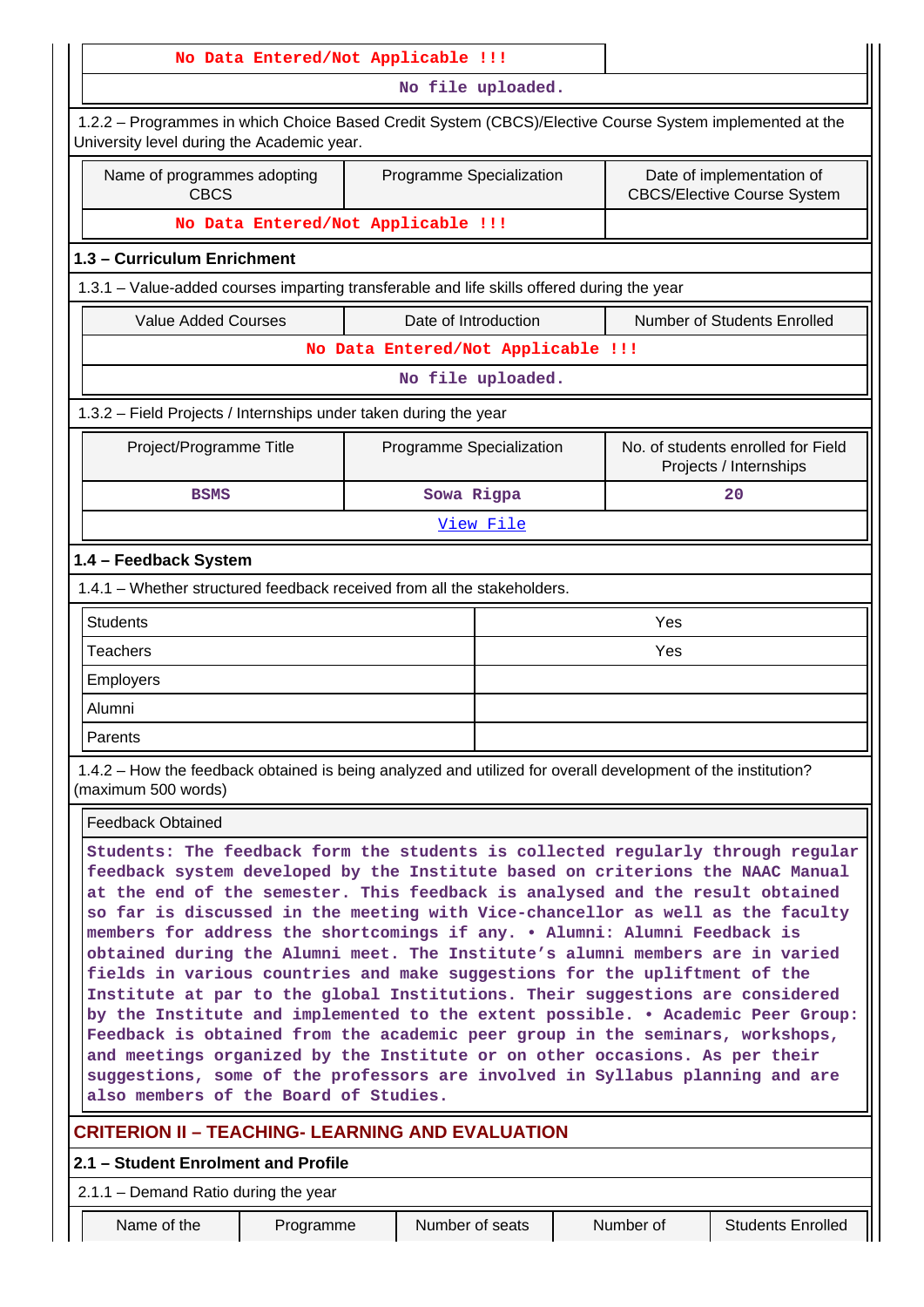| Programme                                                                                                                                                                                                                                                                                                                                          |                                                              | Specialization                |                | available                                                    |                                                                                                  |             | Application received                                                                             |                                                                                                                                                                                                                                |
|----------------------------------------------------------------------------------------------------------------------------------------------------------------------------------------------------------------------------------------------------------------------------------------------------------------------------------------------------|--------------------------------------------------------------|-------------------------------|----------------|--------------------------------------------------------------|--------------------------------------------------------------------------------------------------|-------------|--------------------------------------------------------------------------------------------------|--------------------------------------------------------------------------------------------------------------------------------------------------------------------------------------------------------------------------------|
| <b>B.A.BEd</b>                                                                                                                                                                                                                                                                                                                                     |                                                              | Education                     |                | 25                                                           |                                                                                                  | 25          |                                                                                                  | 17                                                                                                                                                                                                                             |
| Shastri                                                                                                                                                                                                                                                                                                                                            |                                                              | <b>Buddhist</b><br>Philosophy |                | 37                                                           |                                                                                                  |             | 105                                                                                              | 40                                                                                                                                                                                                                             |
| Shastri                                                                                                                                                                                                                                                                                                                                            |                                                              | Bhot Jyotish                  | $\overline{7}$ |                                                              |                                                                                                  | $\mathbf 0$ | $\mathbf 0$                                                                                      |                                                                                                                                                                                                                                |
| <b>BFA</b>                                                                                                                                                                                                                                                                                                                                         | Fine Arts                                                    |                               |                | 10                                                           |                                                                                                  |             | 5                                                                                                | 0                                                                                                                                                                                                                              |
| <b>BSMS</b>                                                                                                                                                                                                                                                                                                                                        |                                                              | Sowa Rigpa                    |                | 12                                                           |                                                                                                  |             | 9                                                                                                | 8                                                                                                                                                                                                                              |
|                                                                                                                                                                                                                                                                                                                                                    |                                                              |                               |                |                                                              | View File                                                                                        |             |                                                                                                  |                                                                                                                                                                                                                                |
| 2.2 - Catering to Student Diversity                                                                                                                                                                                                                                                                                                                |                                                              |                               |                |                                                              |                                                                                                  |             |                                                                                                  |                                                                                                                                                                                                                                |
| 2.2.1 - Student - Full time teacher ratio (current year data)                                                                                                                                                                                                                                                                                      |                                                              |                               |                |                                                              |                                                                                                  |             |                                                                                                  |                                                                                                                                                                                                                                |
| Year                                                                                                                                                                                                                                                                                                                                               | Number of<br>students enrolled<br>in the institution<br>(UG) |                               |                | Number of<br>students enrolled<br>in the institution<br>(PG) | Number of<br>fulltime teachers<br>available in the<br>institution<br>teaching only UG<br>courses |             | Number of<br>fulltime teachers<br>available in the<br>institution<br>teaching only PG<br>courses | Number of<br>teachers<br>teaching both UG<br>and PG courses                                                                                                                                                                    |
| 2015                                                                                                                                                                                                                                                                                                                                               | 146                                                          |                               |                | 65                                                           | 89                                                                                               |             | 0                                                                                                | 20                                                                                                                                                                                                                             |
| 2.3 - Teaching - Learning Process                                                                                                                                                                                                                                                                                                                  |                                                              |                               |                |                                                              |                                                                                                  |             |                                                                                                  |                                                                                                                                                                                                                                |
| 2.3.1 – Percentage of teachers using ICT for effective teaching with Learning Management Systems (LMS), E-<br>learning resources etc. (current year data)                                                                                                                                                                                          |                                                              |                               |                |                                                              |                                                                                                  |             |                                                                                                  |                                                                                                                                                                                                                                |
| Number of                                                                                                                                                                                                                                                                                                                                          | Number of                                                    |                               |                | <b>ICT Tools and</b>                                         | Number of ICT                                                                                    |             | Numberof smart                                                                                   | E-resources and                                                                                                                                                                                                                |
| <b>Teachers on Roll</b>                                                                                                                                                                                                                                                                                                                            | teachers using<br>ICT (LMS, e-<br>Resources)                 |                               |                | resources<br>available                                       | enabled<br>Classrooms                                                                            |             | classrooms                                                                                       | techniques used                                                                                                                                                                                                                |
| 89                                                                                                                                                                                                                                                                                                                                                 | 89                                                           |                               |                | 6                                                            | 40                                                                                               |             | 3                                                                                                | 10                                                                                                                                                                                                                             |
|                                                                                                                                                                                                                                                                                                                                                    |                                                              |                               |                | View File of ICT Tools and resources                         |                                                                                                  |             |                                                                                                  |                                                                                                                                                                                                                                |
|                                                                                                                                                                                                                                                                                                                                                    |                                                              |                               |                | View File of E-resources and techniques used                 |                                                                                                  |             |                                                                                                  |                                                                                                                                                                                                                                |
| 2.3.2 - Students mentoring system available in the institution? Give details. (maximum 500 words)                                                                                                                                                                                                                                                  |                                                              |                               |                |                                                              |                                                                                                  |             |                                                                                                  |                                                                                                                                                                                                                                |
| from academic issues, their interpersonal and family issues are also addressed and if needed they are also<br>referred to the Institute counsellor. The student-mentor ratio is almost1:6 in the Institute. In this whole process<br>there is confidential clause about data and information collected from students. The faculty members maintain |                                                              |                               |                | aspects pertaining to their career and personal issues.      |                                                                                                  |             |                                                                                                  | All the students are mentored in each academic year on regular basis by their respective allotted teacher. Apart<br>close rapport with the students (especially the students from the major course) and assist them in various |
| Number of students enrolled in the<br>institution                                                                                                                                                                                                                                                                                                  |                                                              |                               |                | Number of fulltime teachers                                  |                                                                                                  |             |                                                                                                  | Mentor: Mentee Ratio                                                                                                                                                                                                           |
| 211                                                                                                                                                                                                                                                                                                                                                |                                                              |                               |                | 89                                                           |                                                                                                  |             |                                                                                                  | 1:3                                                                                                                                                                                                                            |
| 2.4 - Teacher Profile and Quality                                                                                                                                                                                                                                                                                                                  |                                                              |                               |                |                                                              |                                                                                                  |             |                                                                                                  |                                                                                                                                                                                                                                |
| 2.4.1 - Number of full time teachers appointed during the year                                                                                                                                                                                                                                                                                     |                                                              |                               |                |                                                              |                                                                                                  |             |                                                                                                  |                                                                                                                                                                                                                                |
| No. of sanctioned<br>positions                                                                                                                                                                                                                                                                                                                     |                                                              | No. of filled positions       |                | Vacant positions                                             |                                                                                                  |             | Positions filled during<br>the current year                                                      | No. of faculty with<br>Ph.D                                                                                                                                                                                                    |
| 63                                                                                                                                                                                                                                                                                                                                                 |                                                              | 40                            |                | 23                                                           |                                                                                                  |             | 0                                                                                                | 41                                                                                                                                                                                                                             |
| 2.4.2 - Honours and recognition received by teachers (received awards, recognition, fellowships at State, National,<br>International level from Government, recognised bodies during the year)                                                                                                                                                     |                                                              |                               |                |                                                              |                                                                                                  |             |                                                                                                  |                                                                                                                                                                                                                                |
| Year of Award                                                                                                                                                                                                                                                                                                                                      |                                                              |                               |                | Name of full time teachers                                   |                                                                                                  | Designation |                                                                                                  | Name of the award,                                                                                                                                                                                                             |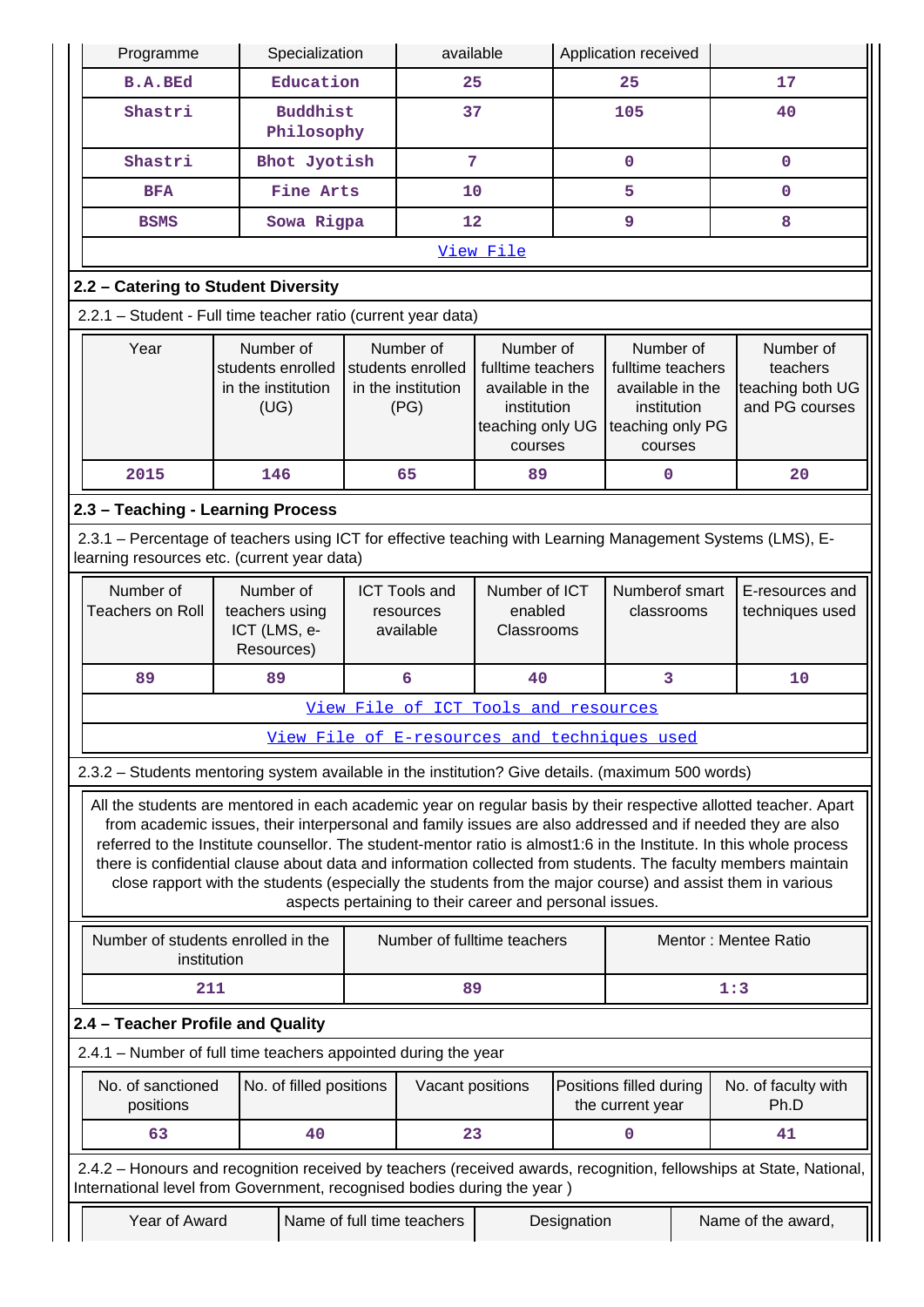|      | receiving awards from<br>state level, national level,<br>international level |                     | fellowship, received from<br>Government or recognized<br>bodies                                                                 |
|------|------------------------------------------------------------------------------|---------------------|---------------------------------------------------------------------------------------------------------------------------------|
| 2016 | Jampa Chophel                                                                |                     | Assistant Professor Tibet House, Delhi,<br>Govt. Agency, Under<br>MOC, Government of<br>India                                   |
| 2016 | D.D Chaturvedi                                                               | Associate Professor | Vikram Kalidas<br>Puraskar, conferred<br>by Haryana<br>Governer, Kaptan<br>Singh Solanki,<br>Vikram University,<br>Ujjian (M.P) |
|      |                                                                              | View File           |                                                                                                                                 |
| в.,  | And Dafau                                                                    |                     |                                                                                                                                 |

## **2.5 – Evaluation Process and Reforms**

 $\mathbf{L}$ 

 2.5.1 – Number of days from the date of semester-end/ year- end examination till the declaration of results during the year

| Programme Name | Programme Code | Semester/year         | Last date of the last<br>semester-end/year-<br>end examination | Date of declaration of<br>results of semester-<br>end/year-end<br>examination |
|----------------|----------------|-----------------------|----------------------------------------------------------------|-------------------------------------------------------------------------------|
| <b>B.A.BEd</b> | <b>UGAE</b>    | Semester <sub>2</sub> | 11/05/2016                                                     | 14/07/2016                                                                    |
| Shastri        | <b>UGP</b>     | Semester <sub>2</sub> | 11/05/2016                                                     | 14/07/2016                                                                    |
| Acharya        | <b>UGP</b>     | Semester <sub>2</sub> | 11/05/2016                                                     | 14/07/2016                                                                    |
| Shastri        | UGJ            | Semester <sub>2</sub> | 11/05/2016                                                     | 14/07/2016                                                                    |
| <b>BFA</b>     | <b>UGF</b>     | Semester <sub>2</sub> | 11/05/2016                                                     | 14/07/2016                                                                    |
| <b>MFA</b>     | <b>PGF</b>     | Semester <sub>2</sub> | 11/05/2016                                                     | 14/07/2016                                                                    |
| <b>BSMS</b>    | <b>UGS</b>     | Semester <sub>2</sub> | 11/05/2016                                                     | 14/07/2016                                                                    |
|                |                | View File             |                                                                |                                                                               |

 2.5.2 – Average percentage of Student complaints/grievances about evaluation against total number appeared in the examinations during the year

| Number of complaints or grievances<br>about evaluation | Total number of students appeared<br>in the examination | Percentage |
|--------------------------------------------------------|---------------------------------------------------------|------------|
| 22                                                     | 223                                                     | 10%        |

**2.6 – Student Performance and Learning Outcomes**

 2.6.1 – Program outcomes, program specific outcomes and course outcomes for all programs offered by the institution are stated and displayed in website of the institution (to provide the weblink)

<https://www.cihts.ac.in/webpage/cmspage.aspx?catid=119&postid=232&BrCode=1>

2.6.2 – Pass percentage of students

| Programme<br>Code | Programme<br>Name | Programme<br>Specialization | Number of<br>students<br>appeared in the<br>final year<br>examination | Number of<br>students passed<br>in final year<br>examination | Pass Percentage |
|-------------------|-------------------|-----------------------------|-----------------------------------------------------------------------|--------------------------------------------------------------|-----------------|
| <b>UGS</b>        | <b>BSMS</b>       | Sowa Rigpa                  |                                                                       |                                                              | 100%            |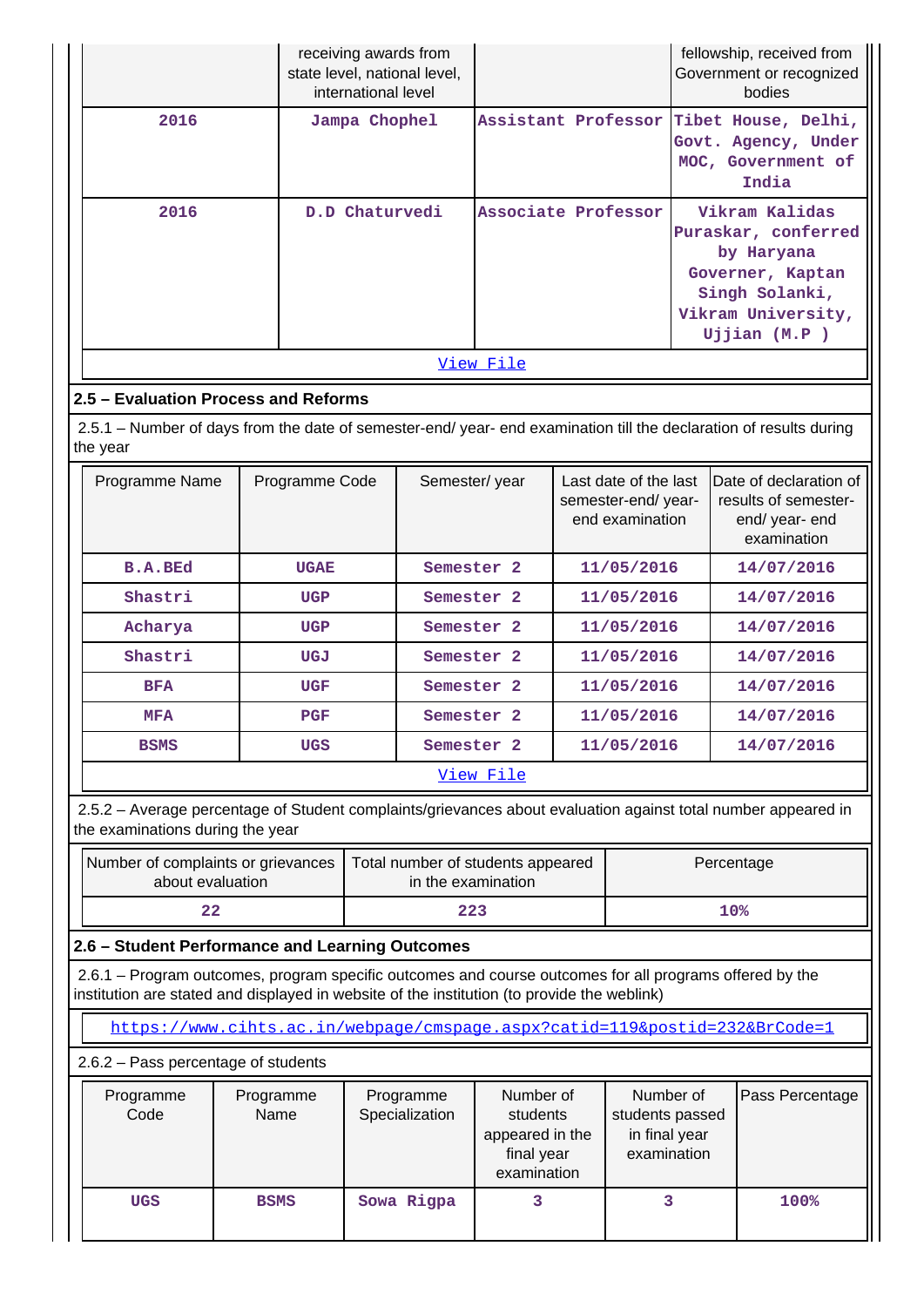| <b>PGF</b>                                                                                                                                                                | <b>MFA</b>                                       |                                                                                       | Fine Arts                     | 4                                  |               | 4                         | 100%                                                                                                        |  |  |  |  |  |
|---------------------------------------------------------------------------------------------------------------------------------------------------------------------------|--------------------------------------------------|---------------------------------------------------------------------------------------|-------------------------------|------------------------------------|---------------|---------------------------|-------------------------------------------------------------------------------------------------------------|--|--|--|--|--|
| <b>UGF</b>                                                                                                                                                                | <b>BFA</b>                                       |                                                                                       | Fine Arts                     | $\mathbf{2}$                       |               | 2                         | 100%                                                                                                        |  |  |  |  |  |
| <b>PGP</b>                                                                                                                                                                | Acharya                                          |                                                                                       | <b>Buddhist</b><br>Philosophy | 26                                 |               | 24                        | 92%                                                                                                         |  |  |  |  |  |
| <b>UGP</b>                                                                                                                                                                | Shastri                                          |                                                                                       | <b>Buddhist</b><br>Philosophy | 34                                 |               | 33                        | 97%                                                                                                         |  |  |  |  |  |
| View File                                                                                                                                                                 |                                                  |                                                                                       |                               |                                    |               |                           |                                                                                                             |  |  |  |  |  |
| 2.7 - Student Satisfaction Survey                                                                                                                                         |                                                  |                                                                                       |                               |                                    |               |                           |                                                                                                             |  |  |  |  |  |
| 2.7.1 - Student Satisfaction Survey (SSS) on overall institutional performance (Institution may design the<br>questionnaire) (results and details be provided as weblink) |                                                  |                                                                                       |                               |                                    |               |                           |                                                                                                             |  |  |  |  |  |
|                                                                                                                                                                           |                                                  |                                                                                       |                               | Nil                                |               |                           |                                                                                                             |  |  |  |  |  |
| <b>CRITERION III - RESEARCH, INNOVATIONS AND EXTENSION</b>                                                                                                                |                                                  |                                                                                       |                               |                                    |               |                           |                                                                                                             |  |  |  |  |  |
| 3.1 - Promotion of Research and Facilities                                                                                                                                |                                                  |                                                                                       |                               |                                    |               |                           |                                                                                                             |  |  |  |  |  |
| 3.1.1 - Teachers awarded National/International fellowship for advanced studies/ research during the year                                                                 |                                                  |                                                                                       |                               |                                    |               |                           |                                                                                                             |  |  |  |  |  |
| <b>Type</b>                                                                                                                                                               | Name of the teacher<br>awarded the<br>fellowship | Name of the award                                                                     |                               |                                    | Date of award | Awarding agency           |                                                                                                             |  |  |  |  |  |
|                                                                                                                                                                           |                                                  |                                                                                       |                               | No Data Entered/Not Applicable !!! |               |                           |                                                                                                             |  |  |  |  |  |
|                                                                                                                                                                           |                                                  |                                                                                       |                               | No file uploaded.                  |               |                           |                                                                                                             |  |  |  |  |  |
| 3.1.2 - Number of JRFs, SRFs, Post Doctoral Fellows, Research Associates and other fellows in the Institution<br>enrolled during the year                                 |                                                  |                                                                                       |                               |                                    |               |                           |                                                                                                             |  |  |  |  |  |
| Name of Research fellowship                                                                                                                                               |                                                  |                                                                                       |                               | Duration of the fellowship         |               |                           | <b>Funding Agency</b>                                                                                       |  |  |  |  |  |
| 0                                                                                                                                                                         |                                                  |                                                                                       | 0                             |                                    |               |                           | 0                                                                                                           |  |  |  |  |  |
|                                                                                                                                                                           |                                                  |                                                                                       |                               | No file uploaded.                  |               |                           |                                                                                                             |  |  |  |  |  |
| 3.2 – Resource Mobilization for Research                                                                                                                                  |                                                  |                                                                                       |                               |                                    |               |                           |                                                                                                             |  |  |  |  |  |
| 3.2.1 - Research funds sanctioned and received from various agencies, industry and other organisations                                                                    |                                                  |                                                                                       |                               |                                    |               |                           |                                                                                                             |  |  |  |  |  |
| Nature of the Project                                                                                                                                                     | <b>Duration</b>                                  |                                                                                       | Name of the funding<br>agency |                                    |               | Total grant<br>sanctioned | Amount received<br>during the year                                                                          |  |  |  |  |  |
| Major Projects                                                                                                                                                            | 1825                                             |                                                                                       | Dalai Lama<br>Trust           |                                    |               | 7000000                   | 1400000                                                                                                     |  |  |  |  |  |
| Minor Projects                                                                                                                                                            |                                                  | John Tempelton<br>Foundation<br>Immorality<br>Project,<br>University of<br>California |                               |                                    | 875000        | 437500                    |                                                                                                             |  |  |  |  |  |
|                                                                                                                                                                           |                                                  |                                                                                       |                               | View File                          |               |                           |                                                                                                             |  |  |  |  |  |
| 3.3 - Innovation Ecosystem                                                                                                                                                |                                                  |                                                                                       |                               |                                    |               |                           |                                                                                                             |  |  |  |  |  |
| practices during the year                                                                                                                                                 |                                                  |                                                                                       |                               |                                    |               |                           | 3.3.1 – Workshops/Seminars Conducted on Intellectual Property Rights (IPR) and Industry-Academia Innovative |  |  |  |  |  |
| Title of workshop/seminar                                                                                                                                                 |                                                  |                                                                                       | Name of the Dept.             |                                    |               |                           | Date                                                                                                        |  |  |  |  |  |
|                                                                                                                                                                           |                                                  |                                                                                       |                               | No Data Entered/Not Applicable !!! |               |                           |                                                                                                             |  |  |  |  |  |
|                                                                                                                                                                           |                                                  |                                                                                       |                               | No file uploaded.                  |               |                           |                                                                                                             |  |  |  |  |  |
|                                                                                                                                                                           |                                                  |                                                                                       |                               |                                    |               |                           |                                                                                                             |  |  |  |  |  |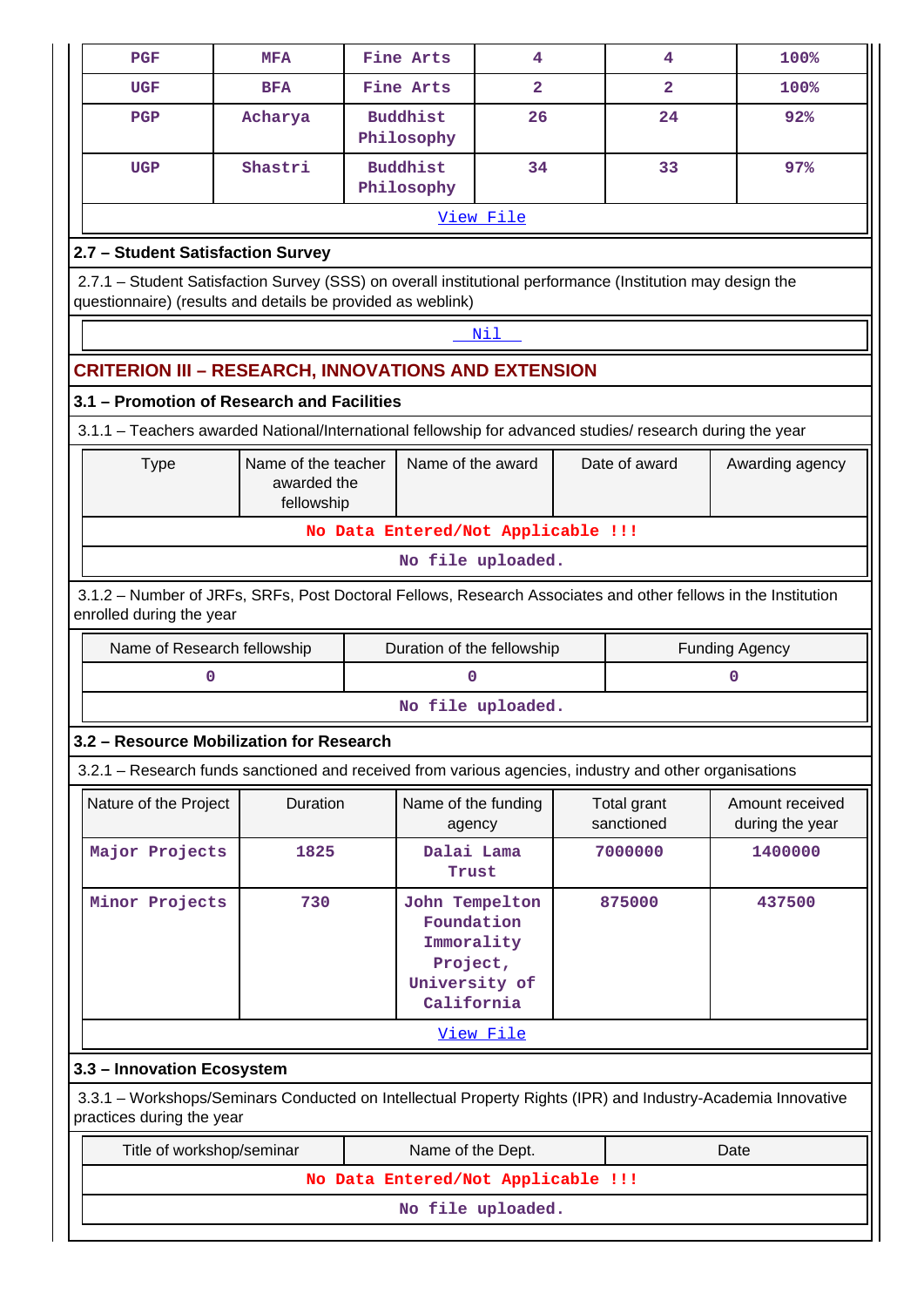|                                          |                                               | 3.3.2 - Awards for Innovation won by Institution/Teachers/Research scholars/Students during the year            |                         |                         |                               |                                   |
|------------------------------------------|-----------------------------------------------|-----------------------------------------------------------------------------------------------------------------|-------------------------|-------------------------|-------------------------------|-----------------------------------|
| Title of the innovation                  | Name of Awardee                               | Awarding Agency                                                                                                 |                         | Date of award           |                               | Category                          |
|                                          |                                               | No Data Entered/Not Applicable !!!                                                                              |                         |                         |                               |                                   |
|                                          |                                               |                                                                                                                 | No file uploaded.       |                         |                               |                                   |
|                                          |                                               | 3.3.3 - No. of Incubation centre created, start-ups incubated on campus during the year                         |                         |                         |                               |                                   |
| Incubation<br>Center                     | Name                                          | Sponsered By                                                                                                    | Name of the<br>Start-up |                         | Nature of Start-<br><b>up</b> | Date of<br>Commencement           |
|                                          |                                               | No Data Entered/Not Applicable !!!                                                                              |                         |                         |                               |                                   |
|                                          |                                               |                                                                                                                 | No file uploaded.       |                         |                               |                                   |
| 3.4 - Research Publications and Awards   |                                               |                                                                                                                 |                         |                         |                               |                                   |
| $3.4.1$ – Ph. Ds awarded during the year |                                               |                                                                                                                 |                         |                         |                               |                                   |
|                                          | Name of the Department                        |                                                                                                                 |                         | Number of PhD's Awarded |                               |                                   |
|                                          | Dept. of Tibetan Languages                    |                                                                                                                 |                         |                         | 1                             |                                   |
|                                          | Dept. of Bhot Jyotish                         |                                                                                                                 |                         |                         | 1                             |                                   |
|                                          | Dept. of Social Science                       |                                                                                                                 |                         |                         | 1                             |                                   |
|                                          |                                               | 3.4.2 - Research Publications in the Journals notified on UGC website during the year                           |                         |                         |                               |                                   |
| <b>Type</b>                              |                                               | Department                                                                                                      | Number of Publication   |                         |                               | Average Impact Factor (if<br>any) |
| National                                 |                                               | Classical and<br>Modern Language                                                                                | 2                       |                         | $\mathbf 0$                   |                                   |
| National                                 |                                               | Dictionary<br>Department                                                                                        | 1                       |                         | $\mathbf 0$                   |                                   |
| National                                 |                                               | Rare Buddhist Text<br>and Research<br>Department                                                                | 9                       |                         |                               | $\mathbf 0$                       |
| National                                 |                                               | Sanskrit                                                                                                        | 5                       |                         | $\mathbf{0}$                  |                                   |
| National                                 |                                               | Social Science                                                                                                  | 4                       |                         |                               | $\mathbf{0}$                      |
| National                                 |                                               | Translation                                                                                                     | $\mathbf{2}$            | $\mathbf 0$             |                               |                                   |
|                                          |                                               |                                                                                                                 | View File               |                         |                               |                                   |
| Proceedings per Teacher during the year  |                                               | 3.4.3 - Books and Chapters in edited Volumes / Books published, and papers in National/International Conference |                         |                         |                               |                                   |
|                                          | Department                                    |                                                                                                                 |                         | Number of Publication   |                               |                                   |
|                                          | Classical and Modern Language                 |                                                                                                                 |                         | 10                      |                               |                                   |
|                                          | Fine Arts                                     |                                                                                                                 |                         |                         | 5                             |                                   |
|                                          | Department of Rare Buddhist Texts<br>Research |                                                                                                                 |                         |                         | 8                             |                                   |
|                                          | Department of Restoration                     |                                                                                                                 |                         |                         | 1                             |                                   |
|                                          | Sanskrit                                      |                                                                                                                 |                         |                         | 5                             |                                   |
|                                          | Social Science                                |                                                                                                                 |                         |                         | 3                             |                                   |
|                                          | Tibetan Language                              |                                                                                                                 |                         |                         | 1                             |                                   |
|                                          | MoolShastra                                   |                                                                                                                 |                         |                         | 3                             |                                   |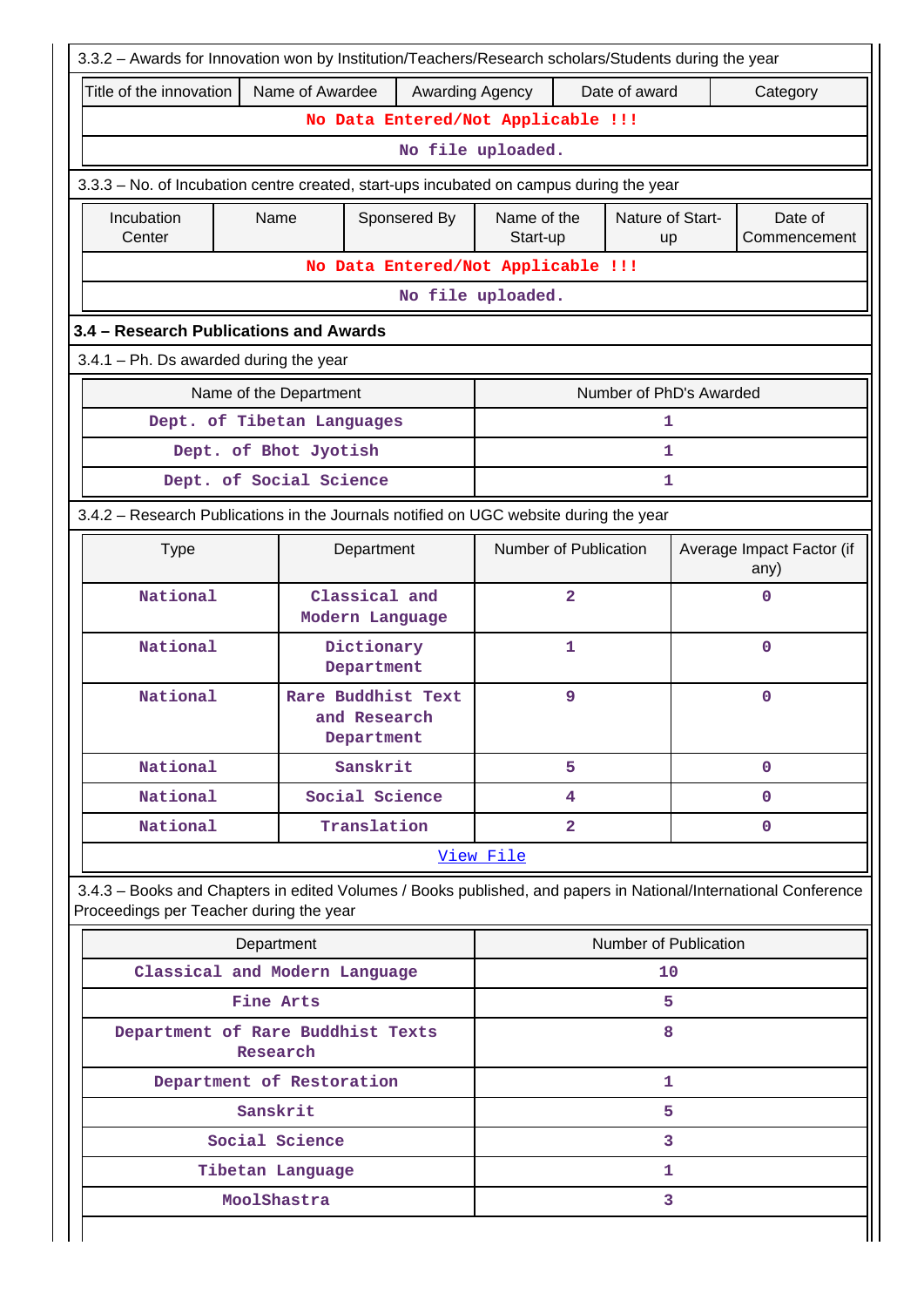| <b>Patent Details</b>                  |                                                                                  | Patent status                                                                                                      |                  |                                               | <b>Patent Number</b>            |                             |                             | Date of Award                           |
|----------------------------------------|----------------------------------------------------------------------------------|--------------------------------------------------------------------------------------------------------------------|------------------|-----------------------------------------------|---------------------------------|-----------------------------|-----------------------------|-----------------------------------------|
|                                        |                                                                                  | No Data Entered/Not Applicable !!!                                                                                 |                  |                                               |                                 |                             |                             |                                         |
|                                        |                                                                                  |                                                                                                                    |                  | No file uploaded.                             |                                 |                             |                             |                                         |
|                                        |                                                                                  | 3.4.5 - Bibliometrics of the publications during the last academic year based on average citation index in Scopus/ |                  |                                               |                                 |                             |                             |                                         |
|                                        |                                                                                  | Web of Science or PubMed/ Indian Citation Index                                                                    |                  |                                               |                                 |                             |                             |                                         |
| Title of the                           | Year of<br><b>Citation Index</b><br>Name of<br>Title of journal<br>Institutional |                                                                                                                    |                  | Number of                                     |                                 |                             |                             |                                         |
| Paper                                  | Author                                                                           |                                                                                                                    |                  | publication<br>affiliation as<br>mentioned in |                                 |                             | citations<br>excluding self |                                         |
|                                        |                                                                                  |                                                                                                                    |                  |                                               | citation<br>the publication     |                             |                             |                                         |
|                                        |                                                                                  | No Data Entered/Not Applicable !!!                                                                                 |                  |                                               |                                 |                             |                             |                                         |
|                                        |                                                                                  |                                                                                                                    |                  | No file uploaded.                             |                                 |                             |                             |                                         |
|                                        |                                                                                  | 3.4.6 - h-Index of the Institutional Publications during the year. (based on Scopus/ Web of science)               |                  |                                               |                                 |                             |                             |                                         |
| Title of the                           | Name of                                                                          | Title of journal                                                                                                   | Year of          |                                               | h-index                         | Number of                   |                             | Institutional                           |
| Paper                                  | Author                                                                           |                                                                                                                    | publication      |                                               |                                 | citations<br>excluding self |                             | affiliation as<br>mentioned in          |
|                                        |                                                                                  |                                                                                                                    |                  |                                               |                                 | citation                    |                             | the publication                         |
|                                        |                                                                                  | No Data Entered/Not Applicable !!!                                                                                 |                  |                                               |                                 |                             |                             |                                         |
|                                        |                                                                                  |                                                                                                                    |                  | No file uploaded.                             |                                 |                             |                             |                                         |
|                                        |                                                                                  | 3.4.7 - Faculty participation in Seminars/Conferences and Symposia during the year                                 |                  |                                               |                                 |                             |                             |                                         |
| Number of Faculty                      |                                                                                  | International                                                                                                      | National         |                                               | <b>State</b>                    |                             |                             | Local                                   |
| Attended/Semina                        |                                                                                  | 2                                                                                                                  | 4                |                                               | 0                               |                             |                             | $\mathbf 0$                             |
| rs/Workshops                           |                                                                                  | 6                                                                                                                  |                  |                                               | 0                               |                             |                             | $\mathbf 0$                             |
| Presented<br>papers                    |                                                                                  |                                                                                                                    | 6                |                                               |                                 |                             |                             |                                         |
| Resource                               |                                                                                  | $\overline{2}$                                                                                                     | 4                |                                               | 0                               |                             |                             | $\mathbf 0$                             |
| persons                                |                                                                                  |                                                                                                                    |                  |                                               |                                 |                             |                             |                                         |
|                                        |                                                                                  |                                                                                                                    |                  | View File                                     |                                 |                             |                             |                                         |
| 3.5 - Consultancy                      |                                                                                  |                                                                                                                    |                  |                                               |                                 |                             |                             |                                         |
|                                        |                                                                                  | 3.5.1 - Revenue generated from Consultancy during the year                                                         |                  |                                               |                                 |                             |                             |                                         |
| Name of the Consultan(s)<br>department |                                                                                  | Name of consultancy<br>project                                                                                     |                  |                                               | Consulting/Sponsoring<br>Agency |                             |                             | Revenue generated<br>(amount in rupees) |
| Nil                                    |                                                                                  | <b>Nil</b>                                                                                                         |                  |                                               | <b>Nil</b>                      |                             |                             | 0                                       |
|                                        |                                                                                  |                                                                                                                    |                  | No file uploaded.                             |                                 |                             |                             |                                         |
|                                        |                                                                                  | 3.5.2 – Revenue generated from Corporate Training by the institution during the year                               |                  |                                               |                                 |                             |                             |                                         |
| Name of the                            |                                                                                  | Title of the                                                                                                       | Agency seeking / |                                               | Revenue generated               |                             |                             | Number of trainees                      |
| Consultan(s)<br>department             |                                                                                  | programme                                                                                                          | training         |                                               | (amount in rupees)              |                             |                             |                                         |
| Nil                                    |                                                                                  | Nil                                                                                                                | Nil              |                                               | 0                               |                             |                             | $\mathbf 0$                             |
| No file uploaded.                      |                                                                                  |                                                                                                                    |                  |                                               |                                 |                             |                             |                                         |
|                                        |                                                                                  |                                                                                                                    |                  |                                               |                                 |                             |                             |                                         |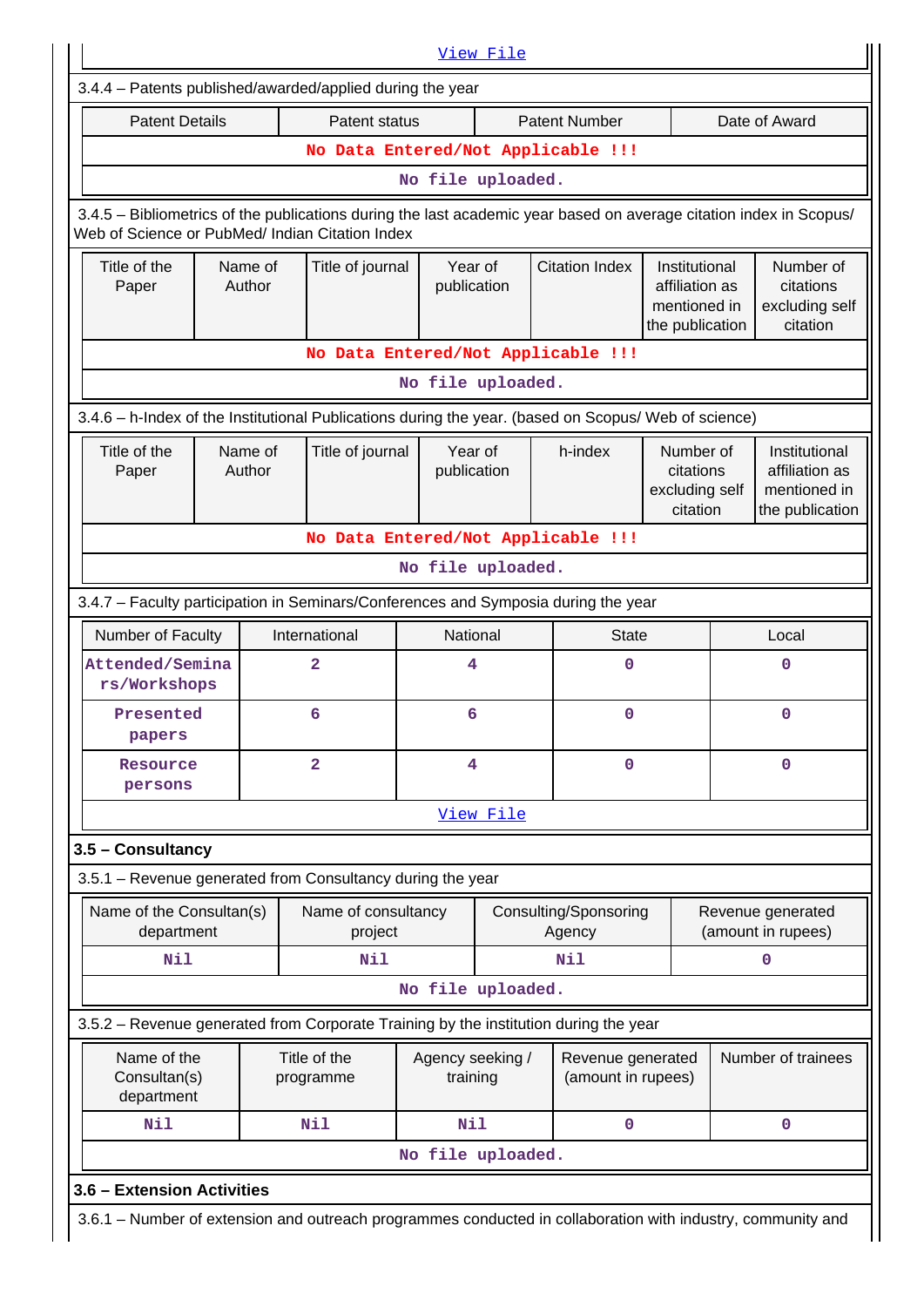| Non- Government Organisations through NSS/NCC/Red cross/Youth Red Cross (YRC) etc., during the year                                                                                                            |                                                                                                              |                                                    |                                                                                                                                               |           |                                                          |                                                          |                                                         |  |  |  |  |  |
|----------------------------------------------------------------------------------------------------------------------------------------------------------------------------------------------------------------|--------------------------------------------------------------------------------------------------------------|----------------------------------------------------|-----------------------------------------------------------------------------------------------------------------------------------------------|-----------|----------------------------------------------------------|----------------------------------------------------------|---------------------------------------------------------|--|--|--|--|--|
| Title of the activities                                                                                                                                                                                        |                                                                                                              | Organising unit/agency/<br>collaborating agency    |                                                                                                                                               |           | Number of teachers<br>participated in such<br>activities | Number of students<br>participated in such<br>activities |                                                         |  |  |  |  |  |
| National<br>Cleanliness<br>campaign                                                                                                                                                                            |                                                                                                              | <b>CIHTS</b>                                       |                                                                                                                                               |           | 5                                                        |                                                          | 100                                                     |  |  |  |  |  |
|                                                                                                                                                                                                                |                                                                                                              |                                                    |                                                                                                                                               | View File |                                                          |                                                          |                                                         |  |  |  |  |  |
| during the year                                                                                                                                                                                                | 3.6.2 - Awards and recognition received for extension activities from Government and other recognized bodies |                                                    |                                                                                                                                               |           |                                                          |                                                          |                                                         |  |  |  |  |  |
|                                                                                                                                                                                                                | Name of the activity<br>Award/Recognition                                                                    |                                                    |                                                                                                                                               |           | <b>Awarding Bodies</b>                                   |                                                          | Number of students<br><b>Benefited</b>                  |  |  |  |  |  |
| Nil                                                                                                                                                                                                            |                                                                                                              | Nil                                                |                                                                                                                                               |           | Nil                                                      |                                                          | $\mathbf 0$                                             |  |  |  |  |  |
|                                                                                                                                                                                                                |                                                                                                              |                                                    | No file uploaded.                                                                                                                             |           |                                                          |                                                          |                                                         |  |  |  |  |  |
| 3.6.3 - Students participating in extension activities with Government Organisations, Non-Government<br>Organisations and programmes such as Swachh Bharat, Aids Awareness, Gender Issue, etc. during the year |                                                                                                              |                                                    |                                                                                                                                               |           |                                                          |                                                          |                                                         |  |  |  |  |  |
| Name of the scheme                                                                                                                                                                                             |                                                                                                              | Organising unit/Agen<br>cy/collaborating<br>agency | Name of the activity                                                                                                                          |           | Number of teachers<br>participated in such<br>activites  |                                                          | Number of students<br>participated in such<br>activites |  |  |  |  |  |
| Summer Teaching<br>Project                                                                                                                                                                                     |                                                                                                              | CIHTS, Varanasi                                    | One month<br>Summer teaching<br>project in<br>Tashi School,<br>Baudha,<br>Kathmandu                                                           |           | 6                                                        |                                                          | 3                                                       |  |  |  |  |  |
| Summer Teaching<br>Project                                                                                                                                                                                     |                                                                                                              | CIHTS, Varanasi                                    | One month<br>Summer teaching<br>project in<br>Norgyeling<br>Tibetan<br>Settlement,<br>Bandhara,<br>Pratapgarh,<br>Maharashtra                 |           | 5                                                        |                                                          | 3                                                       |  |  |  |  |  |
| Summer Teaching CIHTS, Varanasi<br>Project                                                                                                                                                                     |                                                                                                              |                                                    | One month<br>Summer teaching<br>project in<br>Phuntsokling<br>Tibetan<br>Settlement,<br>District                                              |           | 5                                                        |                                                          | 4                                                       |  |  |  |  |  |
| Summer Teaching CIHTS, Varanasi<br>Project                                                                                                                                                                     |                                                                                                              |                                                    | Gajapatti,<br>Orrisa<br>One month<br>Summer teaching<br>project in<br>Dhondenling<br>Tibetan<br>Settlment,<br>Kollegal<br>Taluka,<br>District |           | 4                                                        |                                                          | 4                                                       |  |  |  |  |  |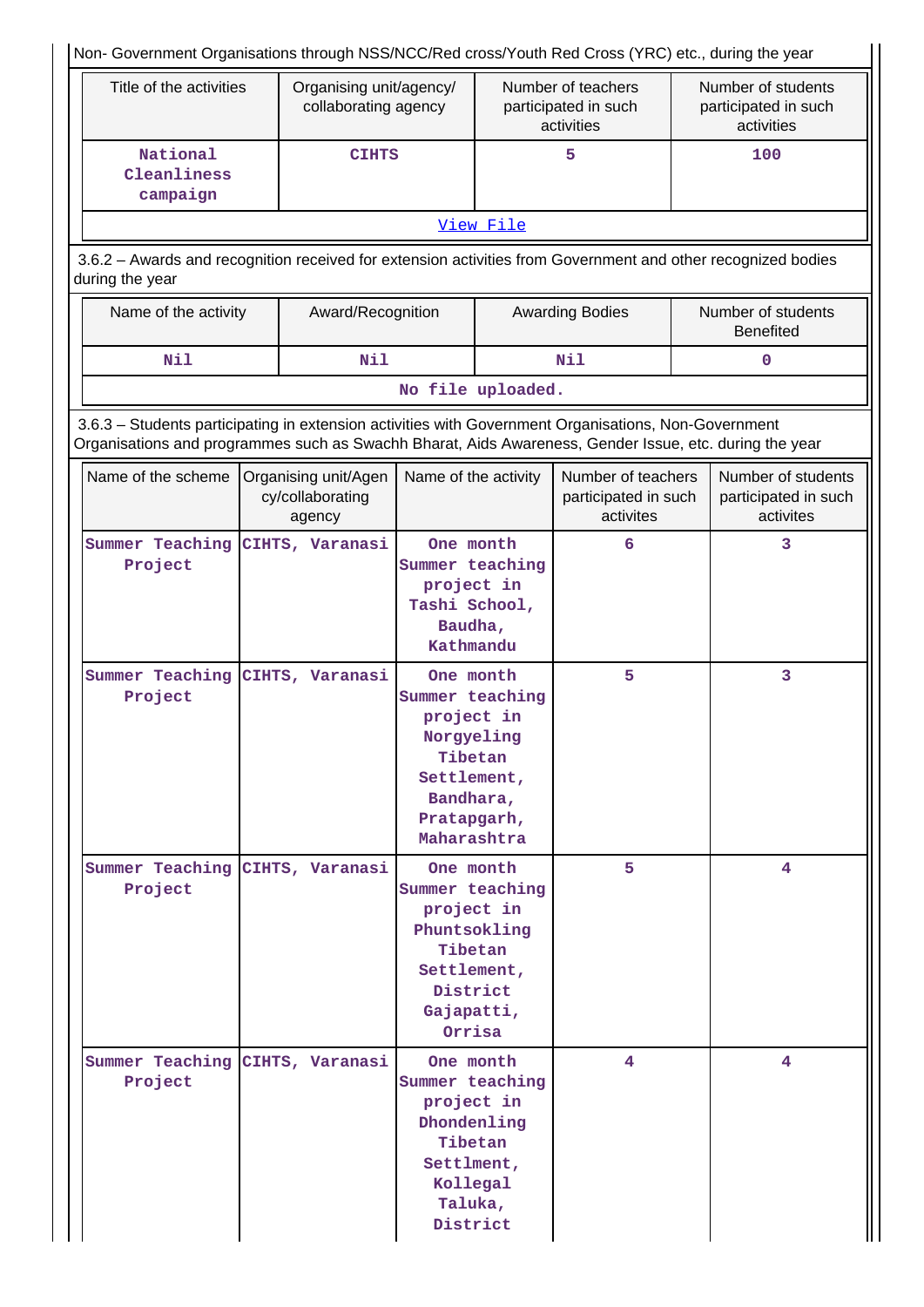|                                                                                                                                                          |                         |                 | Chamrajnagar,<br>Karnatka<br>Villege |                                                                                                   |                                                                     |                           |                    |  |             |  |
|----------------------------------------------------------------------------------------------------------------------------------------------------------|-------------------------|-----------------|--------------------------------------|---------------------------------------------------------------------------------------------------|---------------------------------------------------------------------|---------------------------|--------------------|--|-------------|--|
| Warm clothes<br>distribution at<br>Panchkroshi<br>slum area                                                                                              |                         | CIHTS, Varanasi |                                      | Warm clothes<br>distribution at<br>Panchkroshi                                                    | slum area                                                           |                           | 5                  |  | 14          |  |
| Summer clothes<br>distribution at<br>Panchkroshi<br>slum area                                                                                            |                         | CIHTS, Varanasi |                                      | Summer clothes<br>distribution at<br>Panchkroshi<br>slum area                                     |                                                                     | 5                         |                    |  | 12          |  |
| Stationary<br>distribution at<br>Sarnath railway<br>station slums                                                                                        |                         | CIHTS, Varanasi |                                      | distribution at<br>station slums                                                                  | Stationary<br>Sarnath railway                                       | 5                         |                    |  | 12          |  |
| Warm clothes<br>distribution at<br>Sarnath railway<br>station slums                                                                                      |                         | CIHTS, Varanasi |                                      |                                                                                                   | Warm clothes<br>distribution at<br>Sarnath railway<br>station slums |                           | 4                  |  | 13          |  |
| <b>National</b><br>Cleanliness<br>Camping                                                                                                                |                         | CIHTS, Varanasi |                                      | National<br>Cleanliness<br>Camping                                                                |                                                                     | 5                         |                    |  | 100         |  |
| View File                                                                                                                                                |                         |                 |                                      |                                                                                                   |                                                                     |                           |                    |  |             |  |
| 3.7 - Collaborations                                                                                                                                     |                         |                 |                                      |                                                                                                   |                                                                     |                           |                    |  |             |  |
| 3.7.1 – Number of Collaborative activities for research, faculty exchange, student exchange during the year                                              |                         |                 |                                      |                                                                                                   |                                                                     |                           |                    |  |             |  |
|                                                                                                                                                          |                         |                 |                                      |                                                                                                   |                                                                     |                           |                    |  |             |  |
| Nature of activity                                                                                                                                       |                         |                 | Participant                          |                                                                                                   | Source of financial support                                         |                           |                    |  | Duration    |  |
| Teachers meet on<br>Dimension of<br>Buddhism in<br>collaboration with<br>Indian council of<br>Philosophical                                              |                         |                 | 30                                   |                                                                                                   | Indian Council of                                                   | Philosophical<br>Research |                    |  | 3           |  |
| research<br>Academic Exchange<br>program between<br>Five Colleges USA<br>and University of                                                               |                         |                 | 40                                   |                                                                                                   | Five Colleges USA<br>and University of<br>Tasmania Australia        |                           |                    |  | 30          |  |
| Tasmania Australia                                                                                                                                       |                         |                 |                                      |                                                                                                   |                                                                     |                           |                    |  |             |  |
| 3.7.2 - Linkages with institutions/industries for internship, on-the- job training, project work, sharing of research<br>facilities etc. during the year |                         |                 |                                      |                                                                                                   | View File                                                           |                           |                    |  |             |  |
| Nature of linkage                                                                                                                                        | Title of the<br>linkage |                 |                                      | Name of the<br>partnering<br>institution/<br>industry<br>/research lab<br>with contact<br>details | <b>Duration From</b>                                                |                           | <b>Duration To</b> |  | Participant |  |
|                                                                                                                                                          |                         |                 |                                      |                                                                                                   | No Data Entered/Not Applicable !!!                                  |                           |                    |  |             |  |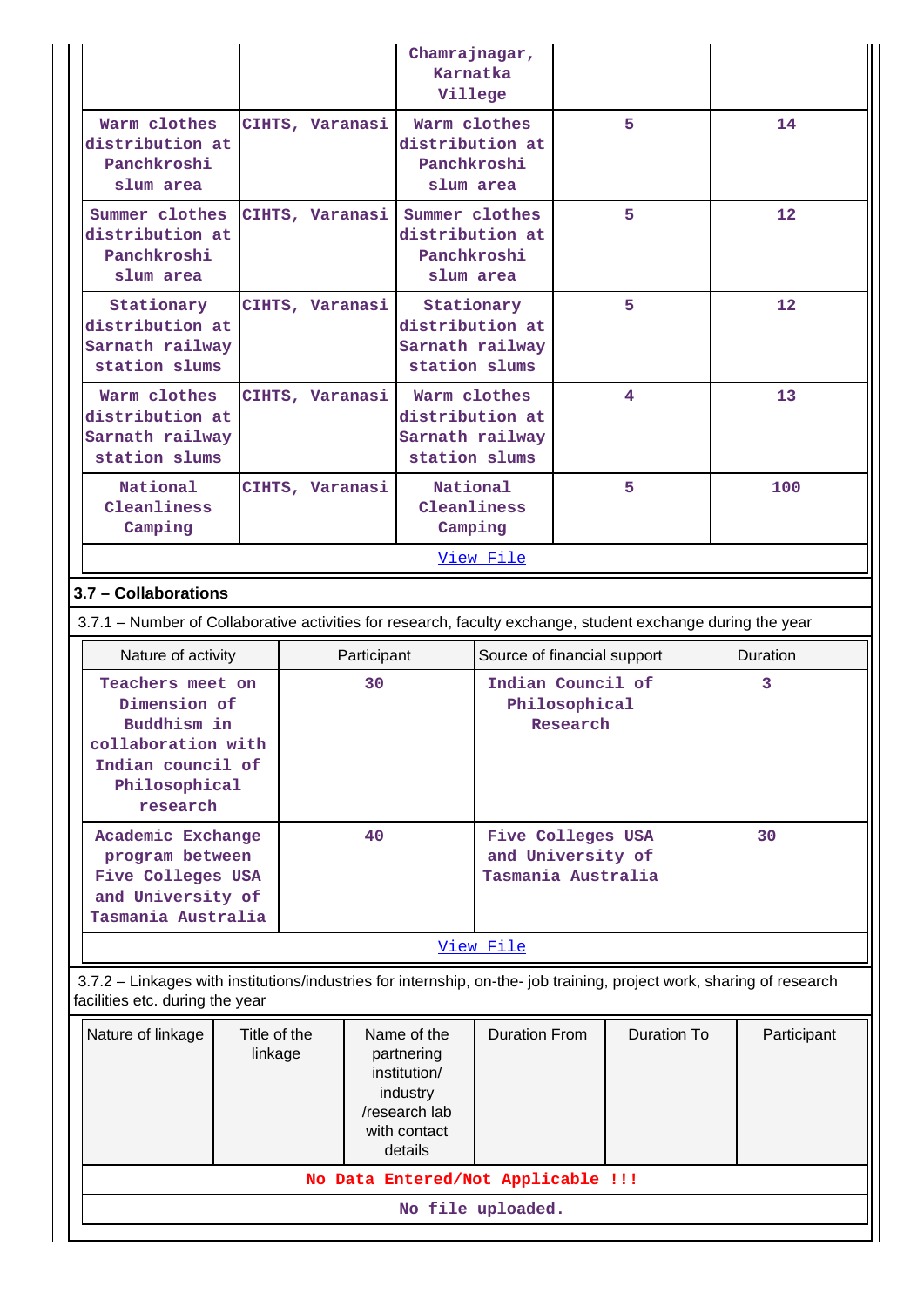3.7.3 – MoUs signed with institutions of national, international importance, other universities, industries, corporate houses etc. during the year

| Organisation                                                                                | Date of MoU signed                              | Number of<br>Purpose/Activities<br>students/teachers<br>participated under MoUs                                                                                                                                                                                                              |                    |  |  |  |  |  |  |  |
|---------------------------------------------------------------------------------------------|-------------------------------------------------|----------------------------------------------------------------------------------------------------------------------------------------------------------------------------------------------------------------------------------------------------------------------------------------------|--------------------|--|--|--|--|--|--|--|
| Patna Museum, Patna                                                                         | 04/03/2015                                      | 1. Digitization of<br>the Sanskrit<br>Manuscripts and<br>DegeTengyur<br>preserved in Patna<br>Museum. 2.<br>Publication of the<br>unpublished<br>Sanskrit<br>Manuscripts<br>preserved in the<br>collection of Mahap<br>anditaRahulsankrity<br>ayan. 3. The<br>exchange of<br>publications 4. | 5                  |  |  |  |  |  |  |  |
|                                                                                             |                                                 | No file uploaded.                                                                                                                                                                                                                                                                            |                    |  |  |  |  |  |  |  |
| <b>CRITERION IV - INFRASTRUCTURE AND LEARNING RESOURCES</b>                                 |                                                 |                                                                                                                                                                                                                                                                                              |                    |  |  |  |  |  |  |  |
| 4.1 - Physical Facilities                                                                   |                                                 |                                                                                                                                                                                                                                                                                              |                    |  |  |  |  |  |  |  |
| 4.1.1 – Budget allocation, excluding salary for infrastructure augmentation during the year |                                                 |                                                                                                                                                                                                                                                                                              |                    |  |  |  |  |  |  |  |
| Budget allocated for infrastructure augmentation                                            |                                                 | Budget utilized for infrastructure development                                                                                                                                                                                                                                               |                    |  |  |  |  |  |  |  |
| 449                                                                                         |                                                 | 449                                                                                                                                                                                                                                                                                          |                    |  |  |  |  |  |  |  |
| 4.1.2 - Details of augmentation in infrastructure facilities during the year                |                                                 |                                                                                                                                                                                                                                                                                              |                    |  |  |  |  |  |  |  |
| <b>Facilities</b>                                                                           |                                                 | <b>Existing or Newly Added</b>                                                                                                                                                                                                                                                               |                    |  |  |  |  |  |  |  |
|                                                                                             | Video Centre                                    | Existing                                                                                                                                                                                                                                                                                     |                    |  |  |  |  |  |  |  |
|                                                                                             | Seminar halls with ICT facilities               | Existing                                                                                                                                                                                                                                                                                     |                    |  |  |  |  |  |  |  |
|                                                                                             | Classrooms with Wi-Fi OR LAN                    | Existing                                                                                                                                                                                                                                                                                     |                    |  |  |  |  |  |  |  |
|                                                                                             | Classrooms with LCD facilities<br>Seminar Halls | Existing<br>Existing                                                                                                                                                                                                                                                                         |                    |  |  |  |  |  |  |  |
|                                                                                             | Laboratories                                    | Existing                                                                                                                                                                                                                                                                                     |                    |  |  |  |  |  |  |  |
|                                                                                             | Class rooms                                     | Existing                                                                                                                                                                                                                                                                                     |                    |  |  |  |  |  |  |  |
|                                                                                             | Campus Area                                     | Existing                                                                                                                                                                                                                                                                                     |                    |  |  |  |  |  |  |  |
| purchased (Greater than 1-0 lakh)<br>during the current year                                | Number of important equipments                  | Newly Added                                                                                                                                                                                                                                                                                  |                    |  |  |  |  |  |  |  |
|                                                                                             |                                                 | No file uploaded.                                                                                                                                                                                                                                                                            |                    |  |  |  |  |  |  |  |
|                                                                                             | 4.2 - Library as a Learning Resource            |                                                                                                                                                                                                                                                                                              |                    |  |  |  |  |  |  |  |
| 4.2.1 - Library is automated {Integrated Library Management System (ILMS)}                  |                                                 |                                                                                                                                                                                                                                                                                              |                    |  |  |  |  |  |  |  |
| Name of the ILMS<br>software                                                                | Nature of automation (fully<br>or patially)     | Version                                                                                                                                                                                                                                                                                      | Year of automation |  |  |  |  |  |  |  |
| SLIM                                                                                        | Fully                                           | 21                                                                                                                                                                                                                                                                                           | 1998               |  |  |  |  |  |  |  |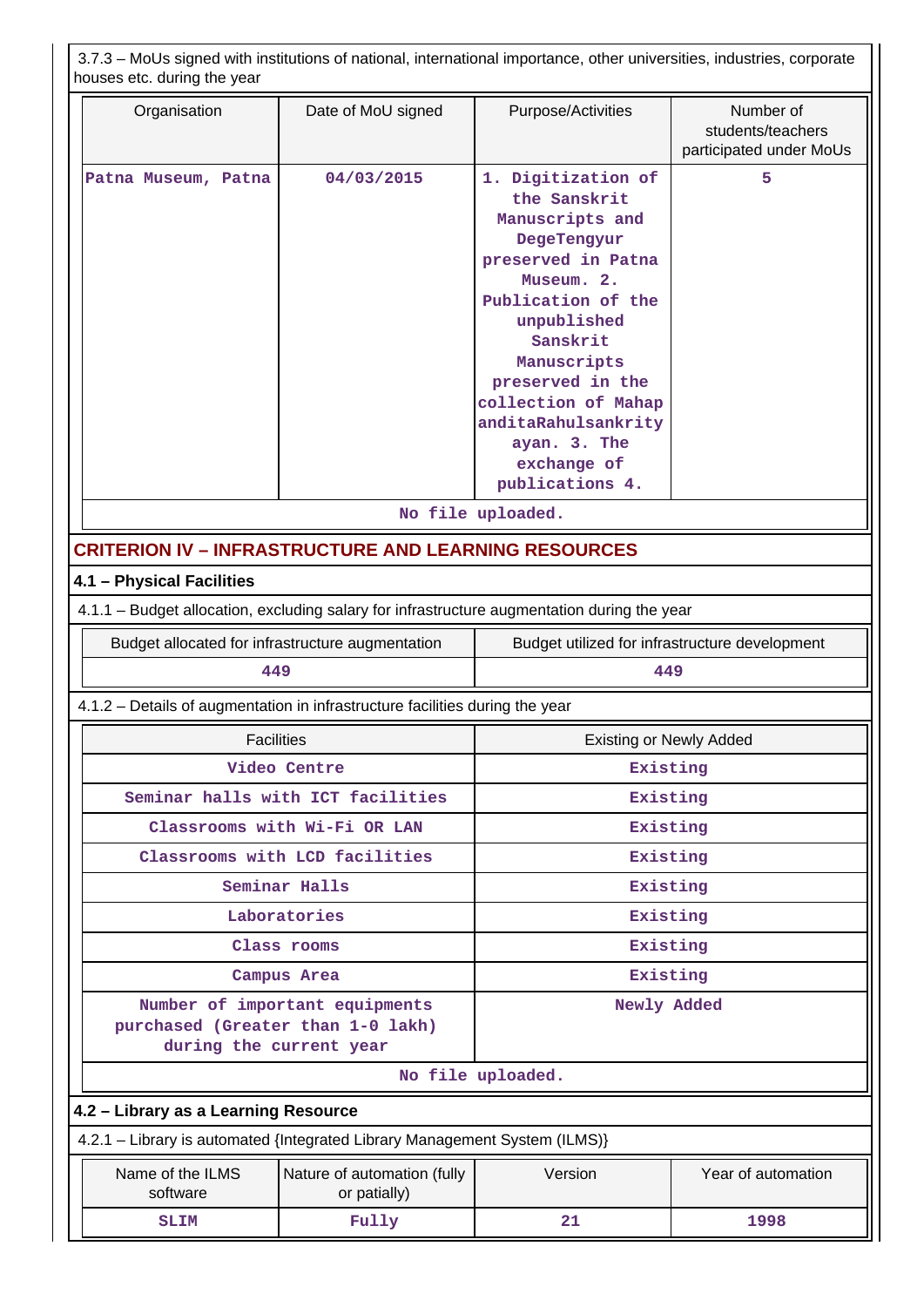|                                                                                                                                                                                                                                                         | 4.2.2 - Library Services                   |                   |          |                                                                  |                            |                     |                                                                             |                                                                                                                                                                                                                                  |                 |       |                                                   |           |                                                   |
|---------------------------------------------------------------------------------------------------------------------------------------------------------------------------------------------------------------------------------------------------------|--------------------------------------------|-------------------|----------|------------------------------------------------------------------|----------------------------|---------------------|-----------------------------------------------------------------------------|----------------------------------------------------------------------------------------------------------------------------------------------------------------------------------------------------------------------------------|-----------------|-------|---------------------------------------------------|-----------|---------------------------------------------------|
| Library<br>Service Type                                                                                                                                                                                                                                 |                                            |                   | Existing |                                                                  |                            | Newly Added         |                                                                             |                                                                                                                                                                                                                                  |                 |       | Total                                             |           |                                                   |
| Text Books                                                                                                                                                                                                                                              |                                            | 8333              |          | 3695218                                                          |                            | 218                 |                                                                             | 394503                                                                                                                                                                                                                           |                 | 8551  |                                                   |           | 4089721                                           |
| Reference<br><b>Books</b>                                                                                                                                                                                                                               |                                            | 74996             |          | 33256958                                                         |                            | 1958                |                                                                             | 3550524                                                                                                                                                                                                                          |                 | 76954 |                                                   |           | 36807482                                          |
| Journals                                                                                                                                                                                                                                                |                                            | 27                |          | 214575                                                           |                            | 28                  |                                                                             | 222723                                                                                                                                                                                                                           |                 | 55    |                                                   |           | 437298                                            |
|                                                                                                                                                                                                                                                         |                                            |                   |          |                                                                  |                            | View File           |                                                                             |                                                                                                                                                                                                                                  |                 |       |                                                   |           |                                                   |
| 4.2.3 - E-content developed by teachers such as: e-PG- Pathshala, CEC (under e-PG- Pathshala CEC (Under<br>Graduate) SWAYAM other MOOCs platform NPTEL/NMEICT/any other Government initiatives & institutional<br>(Learning Management System (LMS) etc |                                            |                   |          |                                                                  |                            |                     |                                                                             |                                                                                                                                                                                                                                  |                 |       |                                                   |           |                                                   |
|                                                                                                                                                                                                                                                         | Name of the Teacher                        |                   |          | Name of the Module                                               |                            |                     |                                                                             | Platform on which module<br>is developed                                                                                                                                                                                         |                 |       |                                                   | content   | Date of launching e-                              |
|                                                                                                                                                                                                                                                         |                                            |                   |          |                                                                  |                            |                     |                                                                             | No Data Entered/Not Applicable !!!                                                                                                                                                                                               |                 |       |                                                   |           |                                                   |
|                                                                                                                                                                                                                                                         |                                            |                   |          |                                                                  |                            | No file uploaded.   |                                                                             |                                                                                                                                                                                                                                  |                 |       |                                                   |           |                                                   |
|                                                                                                                                                                                                                                                         | 4.3 - IT Infrastructure                    |                   |          |                                                                  |                            |                     |                                                                             |                                                                                                                                                                                                                                  |                 |       |                                                   |           |                                                   |
|                                                                                                                                                                                                                                                         | 4.3.1 - Technology Upgradation (overall)   |                   |          |                                                                  |                            |                     |                                                                             |                                                                                                                                                                                                                                  |                 |       |                                                   |           |                                                   |
| <b>Type</b>                                                                                                                                                                                                                                             | <b>Total Co</b><br>mputers                 | Computer<br>Lab   |          | Internet                                                         | <b>Browsing</b><br>centers | Computer<br>Centers |                                                                             | Office                                                                                                                                                                                                                           | Departme<br>nts |       | Available<br><b>Bandwidt</b><br>h (MBPS/<br>GBPS) |           | <b>Others</b>                                     |
| Existin<br>g                                                                                                                                                                                                                                            | 100                                        | $\mathbf{1}$      |          | $\mathbf{1}$                                                     | $\mathbf{1}$               | $\mathbf 1$         |                                                                             | 15                                                                                                                                                                                                                               | 12              |       | 1                                                 |           | $\mathbf 0$                                       |
| Added                                                                                                                                                                                                                                                   | $\mathbf 0$                                | $\mathbf{O}$      |          | $\mathbf 0$                                                      | $\mathbf 0$                | $\mathbf 0$         |                                                                             | $\mathbf{0}$                                                                                                                                                                                                                     | $\mathbf{0}$    |       | $\mathbf{0}$                                      |           | $\mathbf{0}$                                      |
| Total                                                                                                                                                                                                                                                   | 100                                        | $\mathbf{1}$      |          | $\mathbf{1}$                                                     | $\mathbf{1}$               | $\mathbf 1$         |                                                                             | 15                                                                                                                                                                                                                               | 12              |       | 1                                                 |           | $\mathbf 0$                                       |
|                                                                                                                                                                                                                                                         |                                            |                   |          |                                                                  |                            |                     |                                                                             | 4.3.2 – Bandwidth available of internet connection in the Institution (Leased line)                                                                                                                                              |                 |       |                                                   |           |                                                   |
|                                                                                                                                                                                                                                                         |                                            |                   |          |                                                                  |                            | 1 MBPS/ GBPS        |                                                                             |                                                                                                                                                                                                                                  |                 |       |                                                   |           |                                                   |
|                                                                                                                                                                                                                                                         | 4.3.3 - Facility for e-content             |                   |          |                                                                  |                            |                     |                                                                             |                                                                                                                                                                                                                                  |                 |       |                                                   |           |                                                   |
|                                                                                                                                                                                                                                                         | Name of the e-content development facility |                   |          |                                                                  |                            |                     | Provide the link of the videos and media centre and<br>recording facility   |                                                                                                                                                                                                                                  |                 |       |                                                   |           |                                                   |
|                                                                                                                                                                                                                                                         |                                            | Multimedia Centre |          |                                                                  |                            |                     | https://www.cihts.ac.in/Webpage/cmspage<br>.aspx?catid=6&postid=75&BrCode=1 |                                                                                                                                                                                                                                  |                 |       |                                                   |           |                                                   |
|                                                                                                                                                                                                                                                         | 4.4 - Maintenance of Campus Infrastructure |                   |          |                                                                  |                            |                     |                                                                             |                                                                                                                                                                                                                                  |                 |       |                                                   |           |                                                   |
|                                                                                                                                                                                                                                                         | component, during the year                 |                   |          |                                                                  |                            |                     |                                                                             | 4.4.1 – Expenditure incurred on maintenance of physical facilities and academic support facilities, excluding salary                                                                                                             |                 |       |                                                   |           |                                                   |
|                                                                                                                                                                                                                                                         | Assigned Budget on<br>academic facilities  |                   |          | Expenditure incurred on<br>maintenance of academic<br>facilities |                            |                     |                                                                             | Assigned budget on<br>physical facilities                                                                                                                                                                                        |                 |       |                                                   | facilites | Expenditure incurredon<br>maintenance of physical |
|                                                                                                                                                                                                                                                         | 27439999                                   |                   |          | 12876738                                                         |                            |                     |                                                                             | 41159999                                                                                                                                                                                                                         |                 |       |                                                   | 446388905 |                                                   |
|                                                                                                                                                                                                                                                         | institutional Website, provide link)       |                   |          |                                                                  |                            |                     |                                                                             | 4.4.2 - Procedures and policies for maintaining and utilizing physical, academic and support facilities - laboratory,<br>library, sports complex, computers, classrooms etc. (maximum 500 words) (information to be available in |                 |       |                                                   |           |                                                   |
|                                                                                                                                                                                                                                                         |                                            |                   |          |                                                                  |                            |                     |                                                                             | There are established systems and procedures for maintaining and utilizing<br>physical, academic and support facilities - laboratory, library, sports                                                                            |                 |       |                                                   |           |                                                   |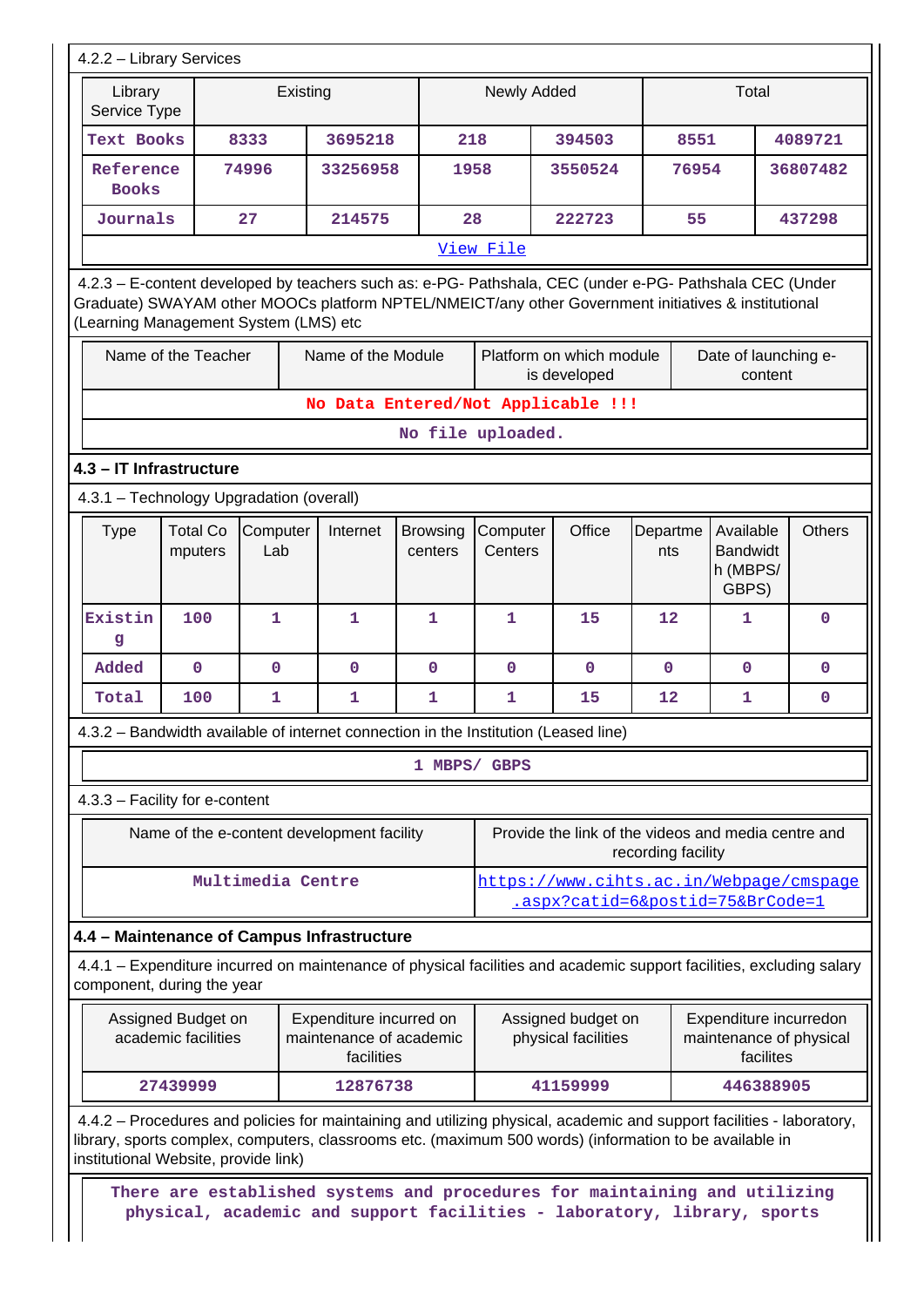**complex, computers, classrooms etc. The institute has maintenance wing that oversees the maintenance of buildings, classrooms and laboratories. The maintenance wing is headed by the Registrar who in turn monitors the work of the Supervisor at the next level. The infrastructure pertaining to physical, academic and support facilities in institute are regularly maintained to ensure that they are of maximum benefit to the students as well as teaching and nonteaching staff. Staff members are deputed to ensure maintenance of the campus. There are various committees like Library, Sports, Website Development, Gardening, Canteen, etc. to ensure proper maintenance and upkeep. Suitable budget is allocated every year for the maintenance of various facilities. The various committees meet regularly to monitor the optimum use of infrastructure which is accessible to the students and staff of the Institute. Most of the lectures take place in classrooms with projector, microphone and speakers. This is to ensure usage of new audio-visual pedagogical techniques during the teaching process. Along with this we have open classrooms where lecture is given. The institute has a Multimedia Section and Computer Section and there are technical assistants to ensure proper upkeep of the various ICT enabled classrooms including computer centre. The Computer Lab has been set up to be used by various departments. Students make extensive use of the facility for reading and research. The campus also offers facilities such as Canteen, Common Room and Gymnasium. A OPD dispensary and Hospital with doctor and nurse is available in the campus for first aid and hospitalization cases. There is Atisha Hall where plays and other cultural activities are performed. Both the Library and administration section of the institute have undergone computerization. The library is fully digitized and is open even after class hours. It has computer terminals with internet facility and large reading spaces. A regular update on new additions is provided by the library. A library committee works regularly to oversee the functioning of the library and various other committees' coordinate with each other to enable the students to get maximum exposure and participation and also to avail all the facilities provided by the Institute. An eco-friendly environment is of prime importance in the Institute. Sports and Games is an internal part of the Institute and coaches are available for the students – Table Tennis, Baseball, Volleyball, Badminton Court are few of the highlights Solar panels and garbage segregation in the hostel and residential are takes care of the environmental needs.**

# **CRITERION V – STUDENT SUPPORT AND PROGRESSION**

### **5.1 – Student Support**

5.1.1 – Scholarships and Financial Support

|                                         | Name/Title of the scheme | Number of students | Amount in Rupees |  |  |  |  |  |  |
|-----------------------------------------|--------------------------|--------------------|------------------|--|--|--|--|--|--|
| Financial Support<br>from institution   | Government Scheme        | 137                | 1374300          |  |  |  |  |  |  |
| Financial Support<br>from Other Sources |                          |                    |                  |  |  |  |  |  |  |
| a) National                             | Nil                      | O                  |                  |  |  |  |  |  |  |
| b) International                        | Nil                      | O                  |                  |  |  |  |  |  |  |
|                                         | No file uploaded.        |                    |                  |  |  |  |  |  |  |

 5.1.2 – Number of capability enhancement and development schemes such as Soft skill development, Remedial coaching, Language lab, Bridge courses, Yoga, Meditation, Personal Counselling and Mentoring etc.,

| Name of the capability<br>enhancement scheme | Date of implemetation | Number of students<br>enrolled | Agencies involved |  |  |  |  |  |
|----------------------------------------------|-----------------------|--------------------------------|-------------------|--|--|--|--|--|
| No Data Entered/Not Applicable !!!           |                       |                                |                   |  |  |  |  |  |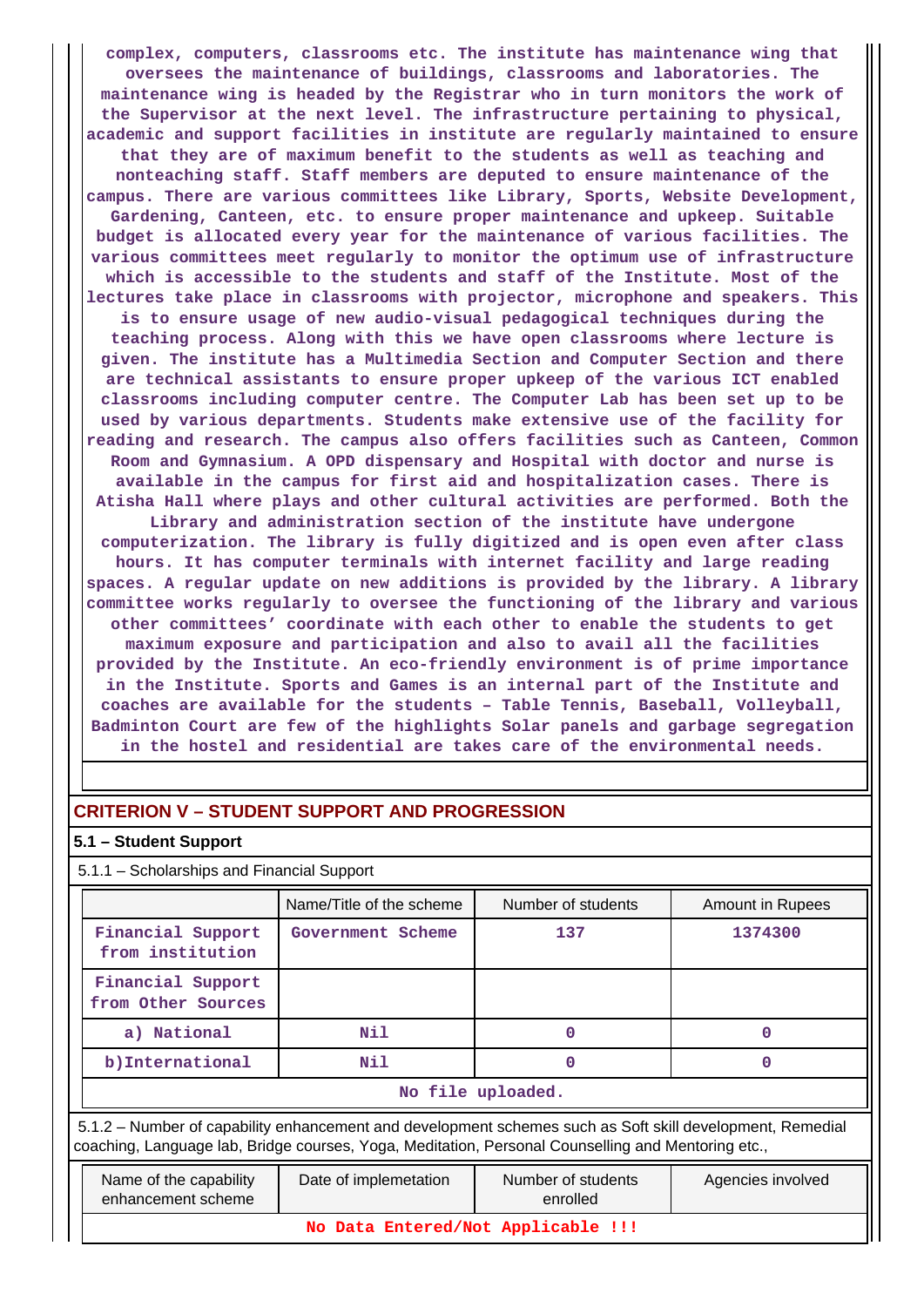| View File                                                                                                                                                                              |                                                                       |                                     |                                                                             |                                                              |                                     |  |  |  |  |  |  |
|----------------------------------------------------------------------------------------------------------------------------------------------------------------------------------------|-----------------------------------------------------------------------|-------------------------------------|-----------------------------------------------------------------------------|--------------------------------------------------------------|-------------------------------------|--|--|--|--|--|--|
| 5.1.3 - Students benefited by guidance for competitive examinations and career counselling offered by the<br>institution during the year                                               |                                                                       |                                     |                                                                             |                                                              |                                     |  |  |  |  |  |  |
| Year                                                                                                                                                                                   | Name of the<br>scheme                                                 |                                     | Number of<br>benefited<br>students by<br>career<br>counseling<br>activities | Number of<br>students who<br>have passedin<br>the comp. exam | Number of<br>studentsp placed       |  |  |  |  |  |  |
| 2016                                                                                                                                                                                   | Nil                                                                   | $\mathbf 0$                         | 0                                                                           | $\mathbf 0$                                                  | 0                                   |  |  |  |  |  |  |
| No file uploaded.                                                                                                                                                                      |                                                                       |                                     |                                                                             |                                                              |                                     |  |  |  |  |  |  |
| 5.1.4 - Institutional mechanism for transparency, timely redressal of student grievances, Prevention of sexual<br>harassment and ragging cases during the year                         |                                                                       |                                     |                                                                             |                                                              |                                     |  |  |  |  |  |  |
| Total grievances received                                                                                                                                                              |                                                                       | Number of grievances redressed      |                                                                             | Avg. number of days for grievance<br>redressal               |                                     |  |  |  |  |  |  |
| 0                                                                                                                                                                                      |                                                                       | 0                                   |                                                                             | 0                                                            |                                     |  |  |  |  |  |  |
| 5.2 - Student Progression                                                                                                                                                              |                                                                       |                                     |                                                                             |                                                              |                                     |  |  |  |  |  |  |
| 5.2.1 - Details of campus placement during the year                                                                                                                                    |                                                                       |                                     |                                                                             |                                                              |                                     |  |  |  |  |  |  |
|                                                                                                                                                                                        | On campus                                                             |                                     |                                                                             | Off campus                                                   |                                     |  |  |  |  |  |  |
| Nameof<br>organizations<br>visited                                                                                                                                                     | Number of<br>Number of<br>students<br>stduents placed<br>participated |                                     | Nameof<br>organizations<br>visited                                          | Number of<br>students<br>participated                        | Number of<br>stduents placed        |  |  |  |  |  |  |
| Nil                                                                                                                                                                                    | 0                                                                     | $\mathbf 0$                         | Nil                                                                         | 0                                                            | 0                                   |  |  |  |  |  |  |
|                                                                                                                                                                                        |                                                                       |                                     | No file uploaded.                                                           |                                                              |                                     |  |  |  |  |  |  |
| 5.2.2 - Student progression to higher education in percentage during the year                                                                                                          |                                                                       |                                     |                                                                             |                                                              |                                     |  |  |  |  |  |  |
| Year                                                                                                                                                                                   | Number of<br>students<br>enrolling into<br>higher education           | Programme<br>graduated from         | Depratment<br>graduated from                                                | Name of<br>institution joined                                | Name of<br>programme<br>admitted to |  |  |  |  |  |  |
| 2016                                                                                                                                                                                   | 1                                                                     | B.F.A                               | Fine Arts                                                                   | <b>CIHTS</b>                                                 | M.F.A                               |  |  |  |  |  |  |
| 2016                                                                                                                                                                                   | 1                                                                     | Shastri<br>(Bhot<br>Jyotish)        | Bhot Jyotish                                                                | <b>CIHTS</b>                                                 | Acharya<br>(Bhot<br>Jyotish)        |  |  |  |  |  |  |
| 2016                                                                                                                                                                                   | 30                                                                    | Shastri<br>(Buddhist<br>Philosophy) | Moolshastra                                                                 | <b>CIHTS</b>                                                 | Acharya<br>(Buddhist<br>Philosophy) |  |  |  |  |  |  |
|                                                                                                                                                                                        |                                                                       |                                     | View File                                                                   |                                                              |                                     |  |  |  |  |  |  |
| 5.2.3 - Students qualifying in state/ national/ international level examinations during the year<br>(eg:NET/SET/SLET/GATE/GMAT/CAT/GRE/TOFEL/Civil Services/State Government Services) |                                                                       |                                     |                                                                             |                                                              |                                     |  |  |  |  |  |  |
|                                                                                                                                                                                        | Items                                                                 |                                     |                                                                             | Number of students selected/ qualifying                      |                                     |  |  |  |  |  |  |
|                                                                                                                                                                                        |                                                                       | No Data Entered/Not Applicable !!!  |                                                                             |                                                              |                                     |  |  |  |  |  |  |
|                                                                                                                                                                                        |                                                                       |                                     | No file uploaded.                                                           |                                                              |                                     |  |  |  |  |  |  |
| 5.2.4 - Sports and cultural activities / competitions organised at the institution level during the year                                                                               |                                                                       |                                     |                                                                             |                                                              |                                     |  |  |  |  |  |  |
| Activity                                                                                                                                                                               |                                                                       | Level                               |                                                                             | <b>Number of Participants</b>                                |                                     |  |  |  |  |  |  |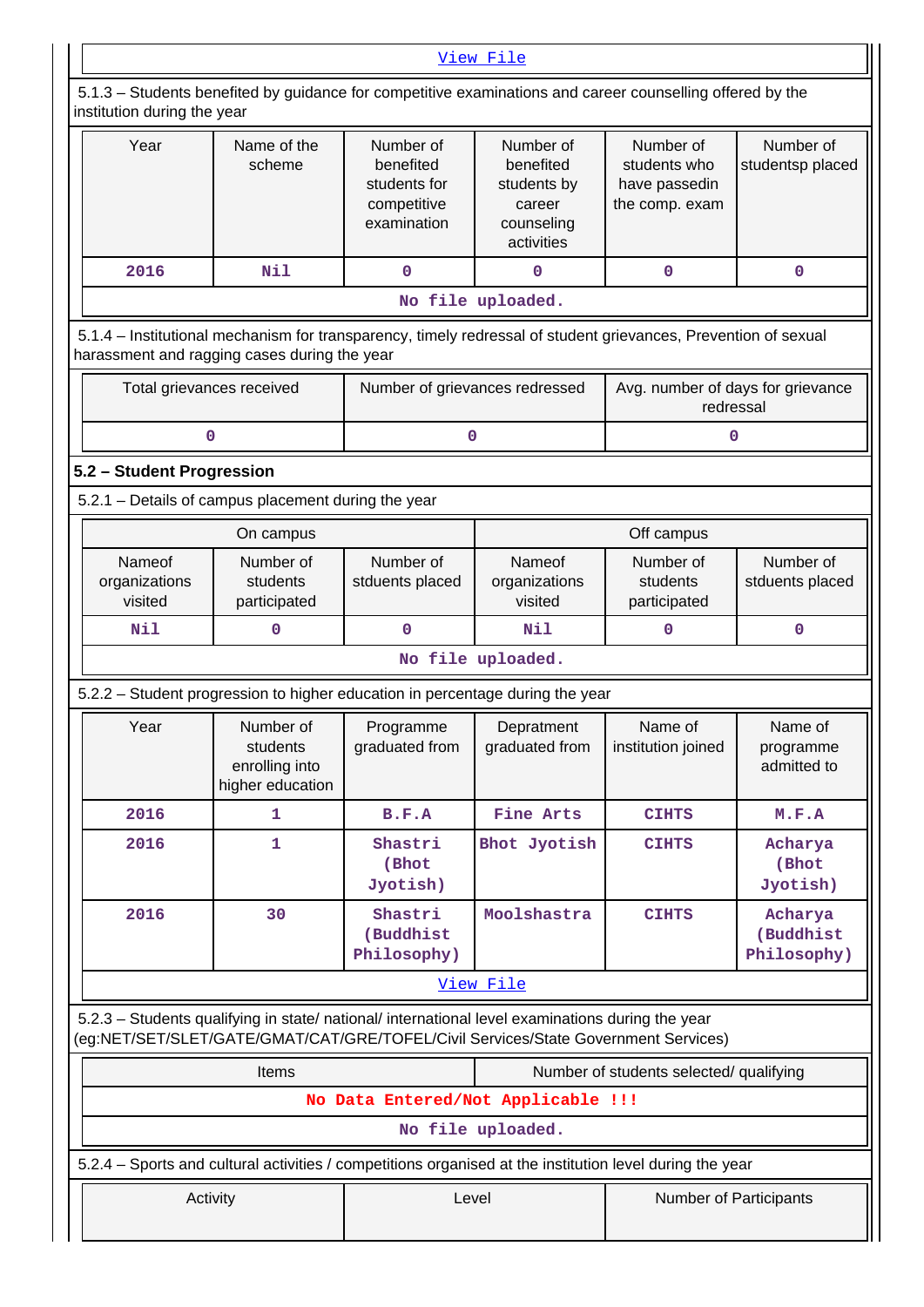|                                                                                                                                                           | International Day of Yoga                                                                                                                                                      |                           | University                        |                                     | 97  |                      |                        |  |  |
|-----------------------------------------------------------------------------------------------------------------------------------------------------------|--------------------------------------------------------------------------------------------------------------------------------------------------------------------------------|---------------------------|-----------------------------------|-------------------------------------|-----|----------------------|------------------------|--|--|
|                                                                                                                                                           | <b>Buddhist Festival</b>                                                                                                                                                       |                           | University                        |                                     | 130 |                      |                        |  |  |
|                                                                                                                                                           | Prof. Lal Mani Joshi<br>Football Tournamnet                                                                                                                                    |                           | University                        |                                     |     | 75                   |                        |  |  |
|                                                                                                                                                           | Interclass dance<br>competition                                                                                                                                                |                           | University                        |                                     | 65  |                      |                        |  |  |
| University<br>CIHTS open talent show                                                                                                                      |                                                                                                                                                                                |                           |                                   |                                     |     | 88                   |                        |  |  |
| View File                                                                                                                                                 |                                                                                                                                                                                |                           |                                   |                                     |     |                      |                        |  |  |
|                                                                                                                                                           | 5.3 – Student Participation and Activities                                                                                                                                     |                           |                                   |                                     |     |                      |                        |  |  |
|                                                                                                                                                           | 5.3.1 – Number of awards/medals for outstanding performance in sports/cultural activities at national/international<br>level (award for a team event should be counted as one) |                           |                                   |                                     |     |                      |                        |  |  |
| Year                                                                                                                                                      | Name of the<br>award/medal                                                                                                                                                     | National/<br>Internaional | Number of<br>awards for<br>Sports | Number of<br>awards for<br>Cultural |     | Student ID<br>number | Name of the<br>student |  |  |
| No Data Entered/Not Applicable !!!                                                                                                                        |                                                                                                                                                                                |                           |                                   |                                     |     |                      |                        |  |  |
|                                                                                                                                                           |                                                                                                                                                                                |                           | No file uploaded.                 |                                     |     |                      |                        |  |  |
| 5.3.2 – Activity of Student Council & representation of students on academic & administrative bodies/committees of<br>the institution (maximum 500 words) |                                                                                                                                                                                |                           |                                   |                                     |     |                      |                        |  |  |

 **Student Welfare Association (SWA) The Student welfare association (SWA) which is an elected body of the students with the President, Vice-President, Secretary, Treasurer, and Assistant Treasurer looking after general areas. Remaining members have portfolios like Medical In-charge, Sports In-charge, Culture Secretary. The SWA organizes various activities, the following are some of the events which are regularly conducted: 1. Freshman student orientation camp in the beginning of session. 2. Winter camps for senior students on selected topics 3. Seminar, Workshops and Talks All these programs contribute to student's knowledge and skills. They organize the yearly educational tour for senior students visiting different places related to Buddhism. Students actively participate in discussions with teachers, HoD's, Deans and the Vice Chancellor with respect to syllabus design, programs and other academic activities as well as administrative matters. They also organize sports events like football tournament, basketball tournament, Futsal league, badminton, track and field and other cultural events. This institute has a very effective decentralized system, as the participation of the students has been insured in the different committees of the institution.**

## **5.4 – Alumni Engagement**

5.4.1 – Whether the institution has registered Alumni Association?

#### **Yes**

 **The CIHTS has an active Alumni Association named AACUTS having almost 250 Alumni, registered as permanent member of AACUTS. A meeting of the Alumni held on 5th November, 2014 in which the honorable Vice Chancellor, Prof. Geshe N. Samten addressed and announced the formation of the Alumni Association of CUTS. 1. Formal approval of the formation of Alumni Association of CUTS passed in BoG meeting held on 10th January, 2015. 2. The first executive committee meeting of AACUTS was held on 27th January, 2016. Item discussed in the meeting were accomplished. In 2014, the Felicitation Organizing Committee compiled and published a SOUVENIR which contents: Development of the CIHTS 1. Profile of Alumni serving in top raking post in Monastic Education. 2. Profile of Alumni in top raking post in Academy Culture. 3. Profile of Alumni in top raking post in Public Services. 4. Profile of Alumni in Buddhist Centers Around the Worlds.**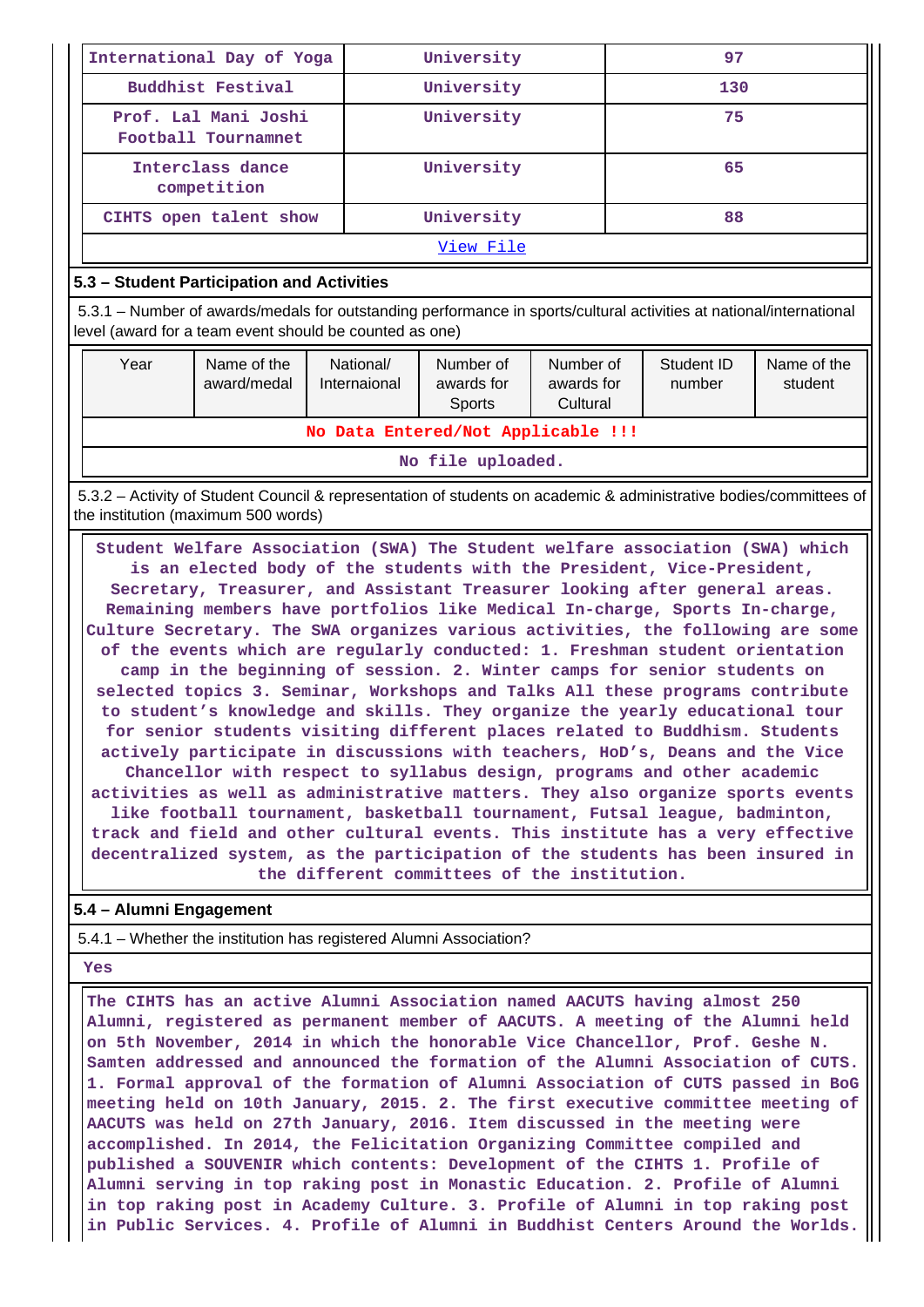**In 2017-2018, the executive members of AACUTS have attempted to upgrade the above profile of CIHTS. Profile Form were uploaded in alumnicuts67@gmail.com and requested to fill up the form sent to us with their latest photograph. Financial Contribution: The Alumni Association regularly contribute the financial support to CIHTS on behalf of Alumni of CIHTS.**

5.4.2 – No. of registered Alumni:

**1 316** 

5.4.3 – Alumni contribution during the year (in Rupees) :

**0**

5.4.4 – Meetings/activities organized by Alumni Association :

**0**

### **CRITERION VI – GOVERNANCE, LEADERSHIP AND MANAGEMENT**

#### **6.1 – Institutional Vision and Leadership**

 6.1.1 – Mention two practices of decentralization and participative management during the last year (maximum 500 words)

 **Each department functions as an autonomous unit with each department head / faculty coordinator given the freedom to arrange activities and administer the department whilst keeping the Institute's vision in mind. It is in this context that seminars, conferences and workshops are successfully organised. IQAC meetings are conducted once during an academic year. The Honorable Vice Chancellor is the Chairman of IQAC Cell. There is a senior member of the faculty staff who is appointed as the coordinator who initiates discussions and arranges various programmes for the Institute academic staff. Other members include some senior faculty staff members senior administrative staff like, Registrar, a representative from the non-teaching staff besides student's representatives both current and alumni.**

6.1.2 – Does the institution have a Management Information System (MIS)?

**No. 2. In the case of the case of the case of the case of the case of the case of the case of the case of the case of the case of the case of the case of the case of the case of the case of the case of the case of the cas** 

#### **6.2 – Strategy Development and Deployment**

6.2.1 – Quality improvement strategies adopted by the institution for each of the following (with in 100 words each):

| <b>Strategy Type</b>                 | <b>Details</b>                                                                                                                                                                                                                                                                                 |  |  |  |  |
|--------------------------------------|------------------------------------------------------------------------------------------------------------------------------------------------------------------------------------------------------------------------------------------------------------------------------------------------|--|--|--|--|
| Admission of Students                | The Institute has many collaborations<br>with other Institutions                                                                                                                                                                                                                               |  |  |  |  |
| Industry Interaction / Collaboration | (a) The curriculum is prescribed by the<br>Institute is rich. The Institute<br>initiate and promote the dept. to<br>conduct BoS regularly to revise the<br>syllabus according to need. (b) The<br>Institute also encourages individual<br>departments to host workshops on<br>revised syllabi. |  |  |  |  |
| Human Resource Management            | (a) Most of the staff members have<br>adopted the use of ICT tools like,<br>PowerPoint presentations and guest<br>lectures as teaching methodologies. (b)<br>They also use educational videos and<br>apps.                                                                                     |  |  |  |  |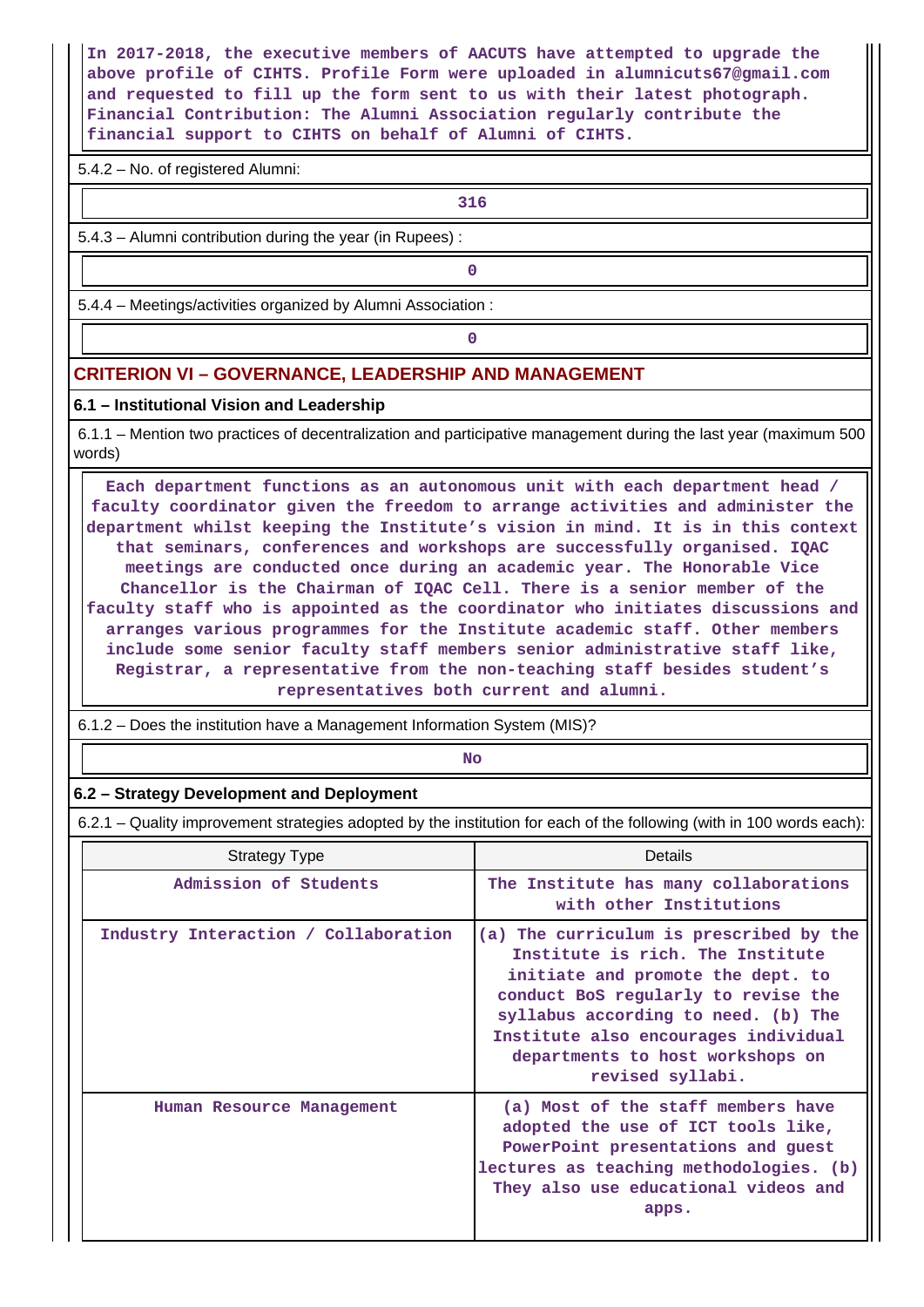|                                                                                                       |                                                                                                                                                                                          | Library, ICT and Physical<br>Infrastructure / Instrumentation |                                                                                                   |                                                                                     | (a) The Institute has a separate<br>Section of research consisting four<br>sections as The Rare Buddhist Texts<br>Research Department, Dictionary<br>Department, Translation Department and<br>Restoration Department. |                                                                                |                                                  |                                       |                                                      |
|-------------------------------------------------------------------------------------------------------|------------------------------------------------------------------------------------------------------------------------------------------------------------------------------------------|---------------------------------------------------------------|---------------------------------------------------------------------------------------------------|-------------------------------------------------------------------------------------|------------------------------------------------------------------------------------------------------------------------------------------------------------------------------------------------------------------------|--------------------------------------------------------------------------------|--------------------------------------------------|---------------------------------------|------------------------------------------------------|
|                                                                                                       |                                                                                                                                                                                          | Research and Development                                      |                                                                                                   |                                                                                     | (a) Library: The SLIM Suite software<br>for the library was updated. (b)<br>Multimedia Section (c) Computer Lab                                                                                                        |                                                                                |                                                  |                                       |                                                      |
|                                                                                                       | Teaching and Learning                                                                                                                                                                    |                                                               | (a) Staff members were encouraged to<br>attend/participate in<br>to work on minor/major research  | projects.                                                                           |                                                                                                                                                                                                                        | seminars/conferences and also publish<br>papers. (b) They were also encouraged |                                                  |                                       |                                                      |
|                                                                                                       |                                                                                                                                                                                          | Curriculum Development                                        |                                                                                                   |                                                                                     | with other Institutions                                                                                                                                                                                                |                                                                                |                                                  | The Institute has many collaborations |                                                      |
| Industry Interaction / Collaboration<br>Admission of students is conducted via<br>an offline process. |                                                                                                                                                                                          |                                                               |                                                                                                   |                                                                                     |                                                                                                                                                                                                                        |                                                                                |                                                  |                                       |                                                      |
|                                                                                                       | 6.2.2 – Implementation of e-governance in areas of operations:                                                                                                                           |                                                               |                                                                                                   |                                                                                     |                                                                                                                                                                                                                        |                                                                                |                                                  |                                       |                                                      |
|                                                                                                       |                                                                                                                                                                                          | E-governace area                                              |                                                                                                   |                                                                                     |                                                                                                                                                                                                                        |                                                                                | <b>Details</b>                                   |                                       |                                                      |
|                                                                                                       |                                                                                                                                                                                          | Planning and Development                                      |                                                                                                   |                                                                                     |                                                                                                                                                                                                                        |                                                                                | Implemented in 2012                              |                                       |                                                      |
|                                                                                                       | Administration                                                                                                                                                                           |                                                               | Implemented in 2012                                                                               |                                                                                     |                                                                                                                                                                                                                        |                                                                                |                                                  |                                       |                                                      |
|                                                                                                       | 6.3 - Faculty Empowerment Strategies                                                                                                                                                     |                                                               |                                                                                                   |                                                                                     |                                                                                                                                                                                                                        |                                                                                |                                                  |                                       |                                                      |
|                                                                                                       | 6.3.1 – Teachers provided with financial support to attend conferences / workshops and towards membership fee<br>of professional bodies during the year                                  |                                                               |                                                                                                   |                                                                                     |                                                                                                                                                                                                                        |                                                                                |                                                  |                                       |                                                      |
|                                                                                                       | Year                                                                                                                                                                                     |                                                               | Name of Teacher                                                                                   | Name of conference/<br>workshop attended<br>for which financial<br>support provided |                                                                                                                                                                                                                        | Name of the<br>professional body for<br>which membership<br>fee is provided    |                                                  |                                       | Amount of support                                    |
|                                                                                                       |                                                                                                                                                                                          |                                                               |                                                                                                   |                                                                                     |                                                                                                                                                                                                                        | No Data Entered/Not Applicable !!!                                             |                                                  |                                       |                                                      |
|                                                                                                       |                                                                                                                                                                                          |                                                               |                                                                                                   | No file uploaded.                                                                   |                                                                                                                                                                                                                        |                                                                                |                                                  |                                       |                                                      |
|                                                                                                       | 6.3.2 - Number of professional development / administrative training programmes organized by the University for<br>teaching and non teaching staff during the year                       |                                                               |                                                                                                   |                                                                                     |                                                                                                                                                                                                                        |                                                                                |                                                  |                                       |                                                      |
|                                                                                                       | Year<br>Title of the<br>professional<br>development<br>programme<br>organised for<br>teaching staff                                                                                      |                                                               | Title of the<br>administrative<br>training<br>programme<br>organised for<br>non-teaching<br>staff | From date                                                                           |                                                                                                                                                                                                                        | To Date                                                                        | Number of<br>participants<br>(Teaching<br>staff) |                                       | Number of<br>participants<br>(non-teaching<br>staff) |
|                                                                                                       |                                                                                                                                                                                          |                                                               |                                                                                                   |                                                                                     |                                                                                                                                                                                                                        | No Data Entered/Not Applicable !!!                                             |                                                  |                                       |                                                      |
|                                                                                                       |                                                                                                                                                                                          |                                                               |                                                                                                   |                                                                                     | <u>View File</u>                                                                                                                                                                                                       |                                                                                |                                                  |                                       |                                                      |
|                                                                                                       | 6.3.3 - No. of teachers attending professional development programmes, viz., Orientation Programme, Refresher                                                                            |                                                               |                                                                                                   |                                                                                     |                                                                                                                                                                                                                        |                                                                                |                                                  |                                       |                                                      |
|                                                                                                       | Course, Short Term Course, Faculty Development Programmes during the year<br>Title of the<br>Number of teachers<br>From Date<br>professional<br>who attended<br>development<br>programme |                                                               |                                                                                                   |                                                                                     |                                                                                                                                                                                                                        | To date                                                                        |                                                  |                                       | Duration                                             |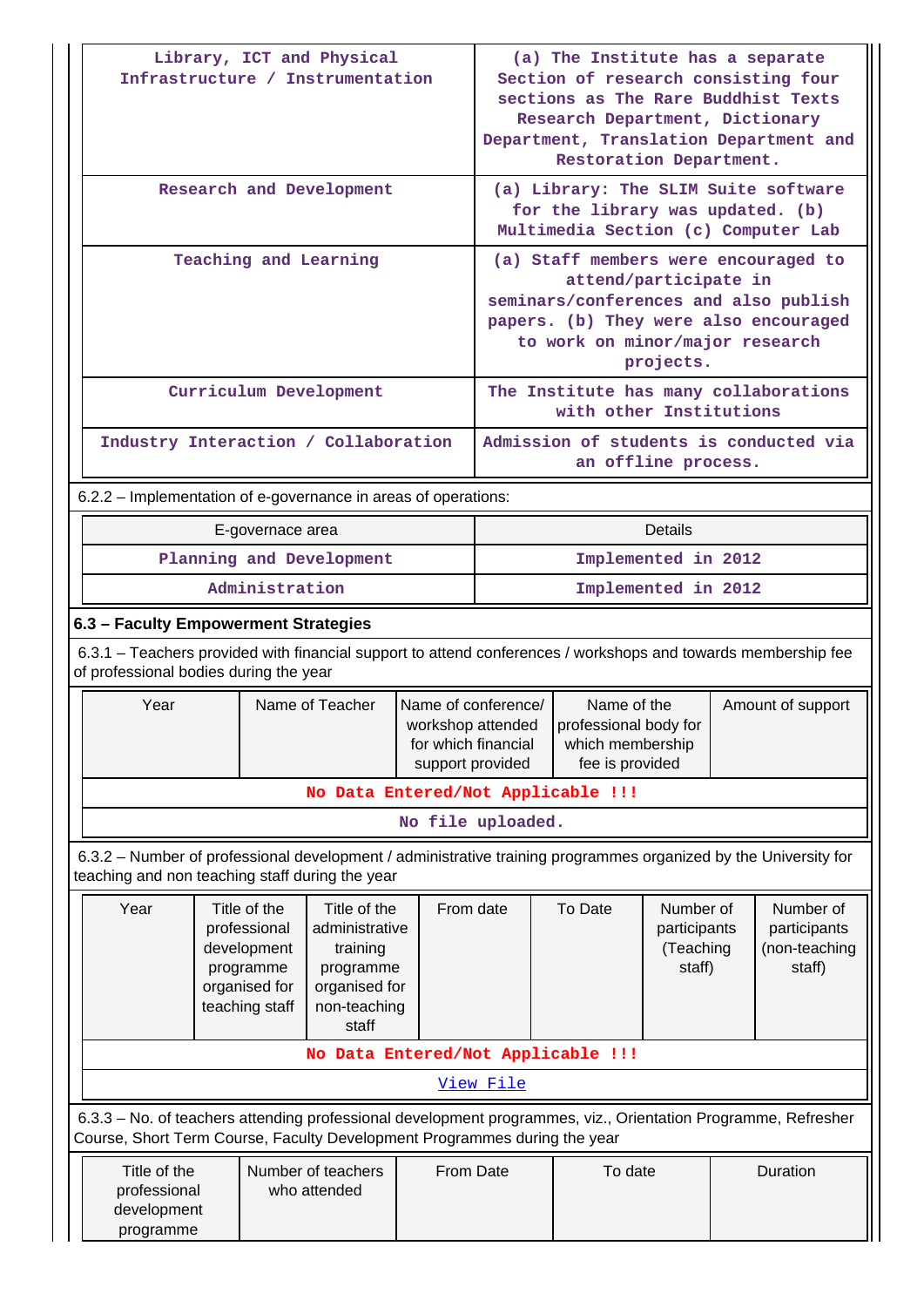|                                                                                                                                                                                                                                                                                                                                                                                                                                                                                                                                                                                                                                                                                   |                                                                                                                 | No Data Entered/Not Applicable !!! |              |           |              |                  |  |  |  |
|-----------------------------------------------------------------------------------------------------------------------------------------------------------------------------------------------------------------------------------------------------------------------------------------------------------------------------------------------------------------------------------------------------------------------------------------------------------------------------------------------------------------------------------------------------------------------------------------------------------------------------------------------------------------------------------|-----------------------------------------------------------------------------------------------------------------|------------------------------------|--------------|-----------|--------------|------------------|--|--|--|
|                                                                                                                                                                                                                                                                                                                                                                                                                                                                                                                                                                                                                                                                                   |                                                                                                                 |                                    | View File    |           |              |                  |  |  |  |
| 6.3.4 - Faculty and Staff recruitment (no. for permanent recruitment):                                                                                                                                                                                                                                                                                                                                                                                                                                                                                                                                                                                                            |                                                                                                                 |                                    |              |           |              |                  |  |  |  |
|                                                                                                                                                                                                                                                                                                                                                                                                                                                                                                                                                                                                                                                                                   | Teaching                                                                                                        |                                    |              |           | Non-teaching |                  |  |  |  |
| Permanent                                                                                                                                                                                                                                                                                                                                                                                                                                                                                                                                                                                                                                                                         |                                                                                                                 | <b>Full Time</b>                   |              | Permanent |              | <b>Full Time</b> |  |  |  |
| 40                                                                                                                                                                                                                                                                                                                                                                                                                                                                                                                                                                                                                                                                                |                                                                                                                 | 49                                 |              | 92        |              | 72               |  |  |  |
| $6.3.5$ – Welfare schemes for                                                                                                                                                                                                                                                                                                                                                                                                                                                                                                                                                                                                                                                     |                                                                                                                 |                                    |              |           |              |                  |  |  |  |
| Teaching                                                                                                                                                                                                                                                                                                                                                                                                                                                                                                                                                                                                                                                                          |                                                                                                                 |                                    | Non-teaching |           |              | <b>Students</b>  |  |  |  |
| 10                                                                                                                                                                                                                                                                                                                                                                                                                                                                                                                                                                                                                                                                                |                                                                                                                 |                                    | 10           |           |              | 7                |  |  |  |
| 6.4 - Financial Management and Resource Mobilization                                                                                                                                                                                                                                                                                                                                                                                                                                                                                                                                                                                                                              |                                                                                                                 |                                    |              |           |              |                  |  |  |  |
| 6.4.1 – Institution conducts internal and external financial audits regularly (with in 100 words each)                                                                                                                                                                                                                                                                                                                                                                                                                                                                                                                                                                            |                                                                                                                 |                                    |              |           |              |                  |  |  |  |
| the institute accounts, which consists of various fund heads. The preparation<br>of the internal audit of entrusted M/s. Bisen and Associates a reputed<br>Chartered Accountant firm, has been completed. After the internal audit report<br>is ready, it will be placed before the Governing Body (GB) meeting. After<br>acceptance of the report in the GB meeting, the Directorate of Audit (Local<br>Fund), Government of Uttar Pradesh, will be invited officially to audit the<br>Institute accounts, which conducts the external audit. Audit for PMMMMMTT<br>grants are done separately. All Audit Reports of the Institute are uploaded in<br>the institutional website. |                                                                                                                 |                                    |              |           |              |                  |  |  |  |
| 6.4.2 - Funds / Grants received from management, non-government bodies, individuals, philanthropies during the<br>year(not covered in Criterion III)                                                                                                                                                                                                                                                                                                                                                                                                                                                                                                                              |                                                                                                                 |                                    |              |           |              |                  |  |  |  |
| Name of the non government<br>funding agencies /individuals                                                                                                                                                                                                                                                                                                                                                                                                                                                                                                                                                                                                                       |                                                                                                                 | Funds/ Grnats received in Rs.      |              |           |              | Purpose          |  |  |  |
| The office of The H.H The<br>Dalai Lama                                                                                                                                                                                                                                                                                                                                                                                                                                                                                                                                                                                                                                           |                                                                                                                 |                                    | 114000       |           |              | Donation         |  |  |  |
|                                                                                                                                                                                                                                                                                                                                                                                                                                                                                                                                                                                                                                                                                   |                                                                                                                 |                                    | View File    |           |              |                  |  |  |  |
| 6.4.3 - Total corpus fund generated                                                                                                                                                                                                                                                                                                                                                                                                                                                                                                                                                                                                                                               |                                                                                                                 |                                    |              |           |              |                  |  |  |  |
|                                                                                                                                                                                                                                                                                                                                                                                                                                                                                                                                                                                                                                                                                   |                                                                                                                 |                                    | 98265115     |           |              |                  |  |  |  |
| 6.5 - Internal Quality Assurance System                                                                                                                                                                                                                                                                                                                                                                                                                                                                                                                                                                                                                                           |                                                                                                                 |                                    |              |           |              |                  |  |  |  |
| 6.5.1 - Whether Academic and Administrative Audit (AAA) has been done?                                                                                                                                                                                                                                                                                                                                                                                                                                                                                                                                                                                                            |                                                                                                                 |                                    |              |           |              |                  |  |  |  |
| <b>Audit Type</b>                                                                                                                                                                                                                                                                                                                                                                                                                                                                                                                                                                                                                                                                 |                                                                                                                 | External                           |              |           | Internal     |                  |  |  |  |
|                                                                                                                                                                                                                                                                                                                                                                                                                                                                                                                                                                                                                                                                                   | Yes/No                                                                                                          |                                    | Agency       |           | Yes/No       | Authority        |  |  |  |
| Academic                                                                                                                                                                                                                                                                                                                                                                                                                                                                                                                                                                                                                                                                          | <b>No</b>                                                                                                       |                                    |              |           | No           |                  |  |  |  |
| Administrative                                                                                                                                                                                                                                                                                                                                                                                                                                                                                                                                                                                                                                                                    | No                                                                                                              |                                    |              |           | <b>No</b>    |                  |  |  |  |
| applicable)                                                                                                                                                                                                                                                                                                                                                                                                                                                                                                                                                                                                                                                                       | 6.5.2 – What efforts are made by the University to promote autonomy in the affiliated/constituent colleges? (if |                                    |              |           |              |                  |  |  |  |
|                                                                                                                                                                                                                                                                                                                                                                                                                                                                                                                                                                                                                                                                                   | <b>Nil</b>                                                                                                      |                                    |              |           |              |                  |  |  |  |
| 6.5.3 - Activities and support from the Parent - Teacher Association (at least three)                                                                                                                                                                                                                                                                                                                                                                                                                                                                                                                                                                                             |                                                                                                                 |                                    |              |           |              |                  |  |  |  |
|                                                                                                                                                                                                                                                                                                                                                                                                                                                                                                                                                                                                                                                                                   |                                                                                                                 | Nil                                |              |           |              |                  |  |  |  |
| 6.5.4 - Development programmes for support staff (at least three)                                                                                                                                                                                                                                                                                                                                                                                                                                                                                                                                                                                                                 |                                                                                                                 |                                    |              |           |              |                  |  |  |  |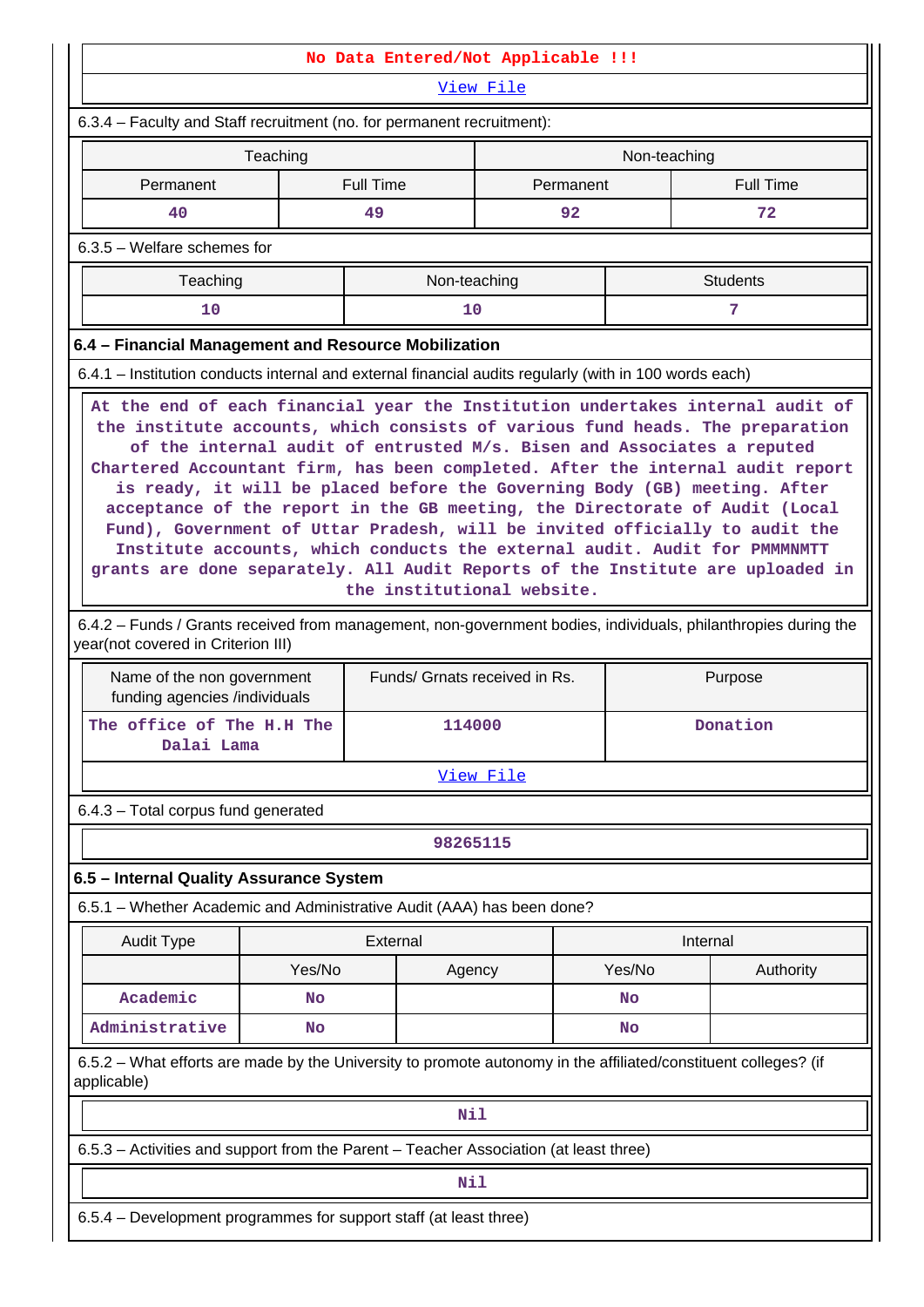|                                                                                                                                                                         |                                                                                              |                                                                                                   |                                                 | Nil       |                                    |                        |                                                     |                         |                                                     |                           |  |  |
|-------------------------------------------------------------------------------------------------------------------------------------------------------------------------|----------------------------------------------------------------------------------------------|---------------------------------------------------------------------------------------------------|-------------------------------------------------|-----------|------------------------------------|------------------------|-----------------------------------------------------|-------------------------|-----------------------------------------------------|---------------------------|--|--|
|                                                                                                                                                                         | 6.5.5 - Post Accreditation initiative(s) (mention at least three)                            |                                                                                                   |                                                 |           |                                    |                        |                                                     |                         |                                                     |                           |  |  |
| 1. Initiate best practices adopted of the Institute. 2. Initiate Academic<br>Progression of the Institute. 3. Collect Student's FEEDBACK initiated by the<br>Institute. |                                                                                              |                                                                                                   |                                                 |           |                                    |                        |                                                     |                         |                                                     |                           |  |  |
|                                                                                                                                                                         | 6.5.6 - Internal Quality Assurance System Details                                            |                                                                                                   |                                                 |           |                                    |                        |                                                     |                         |                                                     |                           |  |  |
| a) Submission of Data for AISHE portal<br>Yes                                                                                                                           |                                                                                              |                                                                                                   |                                                 |           |                                    |                        |                                                     |                         |                                                     |                           |  |  |
| b) Participation in NIRF                                                                                                                                                |                                                                                              |                                                                                                   |                                                 |           | No                                 |                        |                                                     |                         |                                                     |                           |  |  |
| c)ISO certification                                                                                                                                                     |                                                                                              |                                                                                                   |                                                 |           | <b>No</b>                          |                        |                                                     |                         |                                                     |                           |  |  |
|                                                                                                                                                                         | d)NBA or any other quality audit                                                             |                                                                                                   |                                                 |           |                                    | No                     |                                                     |                         |                                                     |                           |  |  |
| 6.5.7 - Number of Quality Initiatives undertaken during the year                                                                                                        |                                                                                              |                                                                                                   |                                                 |           |                                    |                        |                                                     |                         |                                                     |                           |  |  |
| Year                                                                                                                                                                    | Name of quality                                                                              |                                                                                                   | Date of<br>initiative by IQAC   conducting IQAC |           | <b>Duration From</b>               |                        | <b>Duration To</b>                                  |                         |                                                     | Number of<br>participants |  |  |
|                                                                                                                                                                         |                                                                                              |                                                                                                   |                                                 |           | No Data Entered/Not Applicable !!! |                        |                                                     |                         |                                                     |                           |  |  |
| View File                                                                                                                                                               |                                                                                              |                                                                                                   |                                                 |           |                                    |                        |                                                     |                         |                                                     |                           |  |  |
| <b>CRITERION VII - INSTITUTIONAL VALUES AND BEST PRACTICES</b>                                                                                                          |                                                                                              |                                                                                                   |                                                 |           |                                    |                        |                                                     |                         |                                                     |                           |  |  |
| 7.1 - Institutional Values and Social Responsibilities                                                                                                                  |                                                                                              |                                                                                                   |                                                 |           |                                    |                        |                                                     |                         |                                                     |                           |  |  |
| 7.1.1 – Gender Equity (Number of gender equity promotion programmes organized by the institution during the<br>year)                                                    |                                                                                              |                                                                                                   |                                                 |           |                                    |                        |                                                     |                         |                                                     |                           |  |  |
| Title of the<br>Period from<br>programme                                                                                                                                |                                                                                              |                                                                                                   |                                                 | Period To |                                    | Number of Participants |                                                     |                         |                                                     |                           |  |  |
|                                                                                                                                                                         |                                                                                              |                                                                                                   |                                                 |           |                                    |                        | Female                                              |                         | Male                                                |                           |  |  |
| No Data Entered/Not Applicable !!!                                                                                                                                      |                                                                                              |                                                                                                   |                                                 |           |                                    |                        |                                                     |                         |                                                     |                           |  |  |
|                                                                                                                                                                         | 7.1.2 - Environmental Consciousness and Sustainability/Alternate Energy initiatives such as: |                                                                                                   |                                                 |           |                                    |                        |                                                     |                         |                                                     |                           |  |  |
|                                                                                                                                                                         | Percentage of power requirement of the University met by the renewable energy sources        |                                                                                                   |                                                 |           |                                    |                        |                                                     |                         |                                                     |                           |  |  |
|                                                                                                                                                                         |                                                                                              |                                                                                                   |                                                 | 250 KW    |                                    |                        |                                                     |                         |                                                     |                           |  |  |
|                                                                                                                                                                         | 7.1.3 - Differently abled (Divyangjan) friendliness                                          |                                                                                                   |                                                 |           |                                    |                        |                                                     |                         |                                                     |                           |  |  |
|                                                                                                                                                                         | Item facilities                                                                              |                                                                                                   |                                                 | Yes/No    |                                    |                        |                                                     | Number of beneficiaries |                                                     |                           |  |  |
|                                                                                                                                                                         | Physical facilities                                                                          |                                                                                                   |                                                 | Yes       |                                    |                        |                                                     | 0                       |                                                     |                           |  |  |
|                                                                                                                                                                         | Provision for lift                                                                           |                                                                                                   |                                                 | Yes       |                                    |                        |                                                     | 0                       |                                                     |                           |  |  |
|                                                                                                                                                                         | Ramp/Rails                                                                                   |                                                                                                   |                                                 | Yes       |                                    |                        | 0                                                   |                         |                                                     |                           |  |  |
| Rest Rooms<br>0<br>Yes                                                                                                                                                  |                                                                                              |                                                                                                   |                                                 |           |                                    |                        |                                                     |                         |                                                     |                           |  |  |
|                                                                                                                                                                         | 7.1.4 - Inclusion and Situatedness                                                           |                                                                                                   |                                                 |           |                                    |                        |                                                     |                         |                                                     |                           |  |  |
| Year                                                                                                                                                                    | Number of<br>initiatives to<br>address<br>locational<br>advantages<br>and disadva<br>ntages  | Number of<br>initiatives<br>taken to<br>engage with<br>and<br>contribute to<br>local<br>community |                                                 | Date      | Duration                           |                        | Name of<br><b>Issues</b><br>initiative<br>addressed |                         | Number of<br>participating<br>students<br>and staff |                           |  |  |
|                                                                                                                                                                         |                                                                                              |                                                                                                   |                                                 |           | No Data Entered/Not Applicable !!! |                        |                                                     |                         |                                                     |                           |  |  |
|                                                                                                                                                                         |                                                                                              |                                                                                                   |                                                 |           |                                    |                        |                                                     |                         |                                                     |                           |  |  |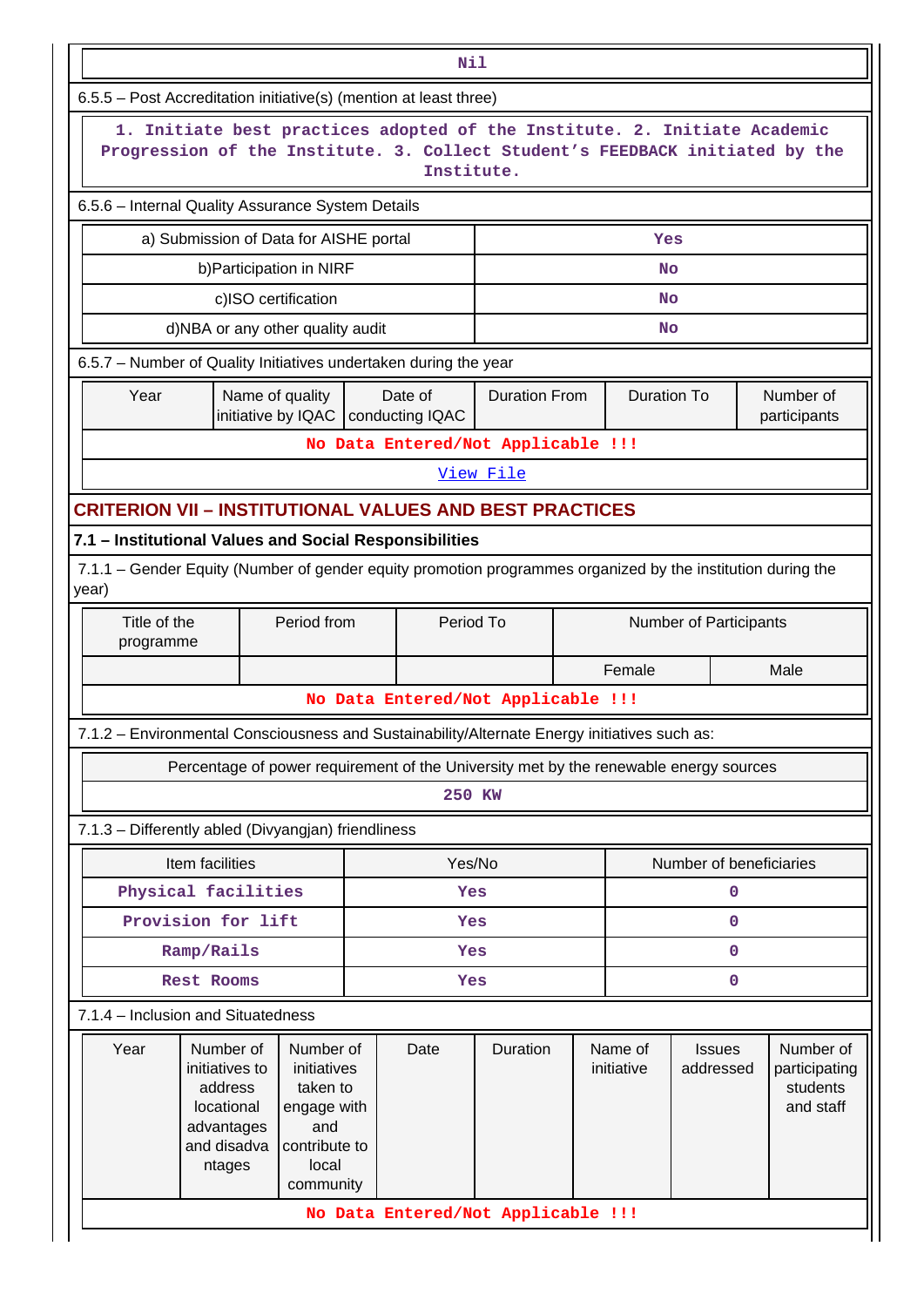| View File                                                                                                                                                                                                                                                                                                                                                                                                                                                                                                                                                                                                                                                                                                                                                                                                                                                                                                                                                                                                                                                                                                                                                                                                                                                                                                                                                                                                                                                                                                                                                                                                                                                                                                                                                                                                                                                                                                                                                                                                                                                                                                                                                                                                                                                                                                                                                                                                                                                                                                                                                                                                                                                                                                                                                                                                                                                                                                                                                         |            |                      |                     |                          |                        |  |  |  |  |  |  |
|-------------------------------------------------------------------------------------------------------------------------------------------------------------------------------------------------------------------------------------------------------------------------------------------------------------------------------------------------------------------------------------------------------------------------------------------------------------------------------------------------------------------------------------------------------------------------------------------------------------------------------------------------------------------------------------------------------------------------------------------------------------------------------------------------------------------------------------------------------------------------------------------------------------------------------------------------------------------------------------------------------------------------------------------------------------------------------------------------------------------------------------------------------------------------------------------------------------------------------------------------------------------------------------------------------------------------------------------------------------------------------------------------------------------------------------------------------------------------------------------------------------------------------------------------------------------------------------------------------------------------------------------------------------------------------------------------------------------------------------------------------------------------------------------------------------------------------------------------------------------------------------------------------------------------------------------------------------------------------------------------------------------------------------------------------------------------------------------------------------------------------------------------------------------------------------------------------------------------------------------------------------------------------------------------------------------------------------------------------------------------------------------------------------------------------------------------------------------------------------------------------------------------------------------------------------------------------------------------------------------------------------------------------------------------------------------------------------------------------------------------------------------------------------------------------------------------------------------------------------------------------------------------------------------------------------------------------------------|------------|----------------------|---------------------|--------------------------|------------------------|--|--|--|--|--|--|
| 7.1.5 - Human Values and Professional Ethics Code of conduct (handbooks) for various stakeholders                                                                                                                                                                                                                                                                                                                                                                                                                                                                                                                                                                                                                                                                                                                                                                                                                                                                                                                                                                                                                                                                                                                                                                                                                                                                                                                                                                                                                                                                                                                                                                                                                                                                                                                                                                                                                                                                                                                                                                                                                                                                                                                                                                                                                                                                                                                                                                                                                                                                                                                                                                                                                                                                                                                                                                                                                                                                 |            |                      |                     |                          |                        |  |  |  |  |  |  |
| Title                                                                                                                                                                                                                                                                                                                                                                                                                                                                                                                                                                                                                                                                                                                                                                                                                                                                                                                                                                                                                                                                                                                                                                                                                                                                                                                                                                                                                                                                                                                                                                                                                                                                                                                                                                                                                                                                                                                                                                                                                                                                                                                                                                                                                                                                                                                                                                                                                                                                                                                                                                                                                                                                                                                                                                                                                                                                                                                                                             |            |                      | Date of publication | Follow up(max 100 words) |                        |  |  |  |  |  |  |
| No Data Entered/Not Applicable !!!                                                                                                                                                                                                                                                                                                                                                                                                                                                                                                                                                                                                                                                                                                                                                                                                                                                                                                                                                                                                                                                                                                                                                                                                                                                                                                                                                                                                                                                                                                                                                                                                                                                                                                                                                                                                                                                                                                                                                                                                                                                                                                                                                                                                                                                                                                                                                                                                                                                                                                                                                                                                                                                                                                                                                                                                                                                                                                                                |            |                      |                     |                          |                        |  |  |  |  |  |  |
| 7.1.6 – Activities conducted for promotion of universal Values and Ethics                                                                                                                                                                                                                                                                                                                                                                                                                                                                                                                                                                                                                                                                                                                                                                                                                                                                                                                                                                                                                                                                                                                                                                                                                                                                                                                                                                                                                                                                                                                                                                                                                                                                                                                                                                                                                                                                                                                                                                                                                                                                                                                                                                                                                                                                                                                                                                                                                                                                                                                                                                                                                                                                                                                                                                                                                                                                                         |            |                      |                     |                          |                        |  |  |  |  |  |  |
| Activity                                                                                                                                                                                                                                                                                                                                                                                                                                                                                                                                                                                                                                                                                                                                                                                                                                                                                                                                                                                                                                                                                                                                                                                                                                                                                                                                                                                                                                                                                                                                                                                                                                                                                                                                                                                                                                                                                                                                                                                                                                                                                                                                                                                                                                                                                                                                                                                                                                                                                                                                                                                                                                                                                                                                                                                                                                                                                                                                                          |            | <b>Duration From</b> | <b>Duration To</b>  |                          | Number of participants |  |  |  |  |  |  |
| Workshops during<br>Hindi Rajbhasha<br>Week                                                                                                                                                                                                                                                                                                                                                                                                                                                                                                                                                                                                                                                                                                                                                                                                                                                                                                                                                                                                                                                                                                                                                                                                                                                                                                                                                                                                                                                                                                                                                                                                                                                                                                                                                                                                                                                                                                                                                                                                                                                                                                                                                                                                                                                                                                                                                                                                                                                                                                                                                                                                                                                                                                                                                                                                                                                                                                                       | 10/09/2015 |                      | 15/09/2015          |                          | 50                     |  |  |  |  |  |  |
| View File                                                                                                                                                                                                                                                                                                                                                                                                                                                                                                                                                                                                                                                                                                                                                                                                                                                                                                                                                                                                                                                                                                                                                                                                                                                                                                                                                                                                                                                                                                                                                                                                                                                                                                                                                                                                                                                                                                                                                                                                                                                                                                                                                                                                                                                                                                                                                                                                                                                                                                                                                                                                                                                                                                                                                                                                                                                                                                                                                         |            |                      |                     |                          |                        |  |  |  |  |  |  |
| 7.1.7 - Initiatives taken by the institution to make the campus eco-friendly (at least five)                                                                                                                                                                                                                                                                                                                                                                                                                                                                                                                                                                                                                                                                                                                                                                                                                                                                                                                                                                                                                                                                                                                                                                                                                                                                                                                                                                                                                                                                                                                                                                                                                                                                                                                                                                                                                                                                                                                                                                                                                                                                                                                                                                                                                                                                                                                                                                                                                                                                                                                                                                                                                                                                                                                                                                                                                                                                      |            |                      |                     |                          |                        |  |  |  |  |  |  |
| 1. Sewage Treatment Plant 2. Plastic Free Campus 3. Tree Plantation Drive 4.<br>Cleanliness Drive 5. Swachhata Pakhwada Oath                                                                                                                                                                                                                                                                                                                                                                                                                                                                                                                                                                                                                                                                                                                                                                                                                                                                                                                                                                                                                                                                                                                                                                                                                                                                                                                                                                                                                                                                                                                                                                                                                                                                                                                                                                                                                                                                                                                                                                                                                                                                                                                                                                                                                                                                                                                                                                                                                                                                                                                                                                                                                                                                                                                                                                                                                                      |            |                      |                     |                          |                        |  |  |  |  |  |  |
| 7.2 - Best Practices                                                                                                                                                                                                                                                                                                                                                                                                                                                                                                                                                                                                                                                                                                                                                                                                                                                                                                                                                                                                                                                                                                                                                                                                                                                                                                                                                                                                                                                                                                                                                                                                                                                                                                                                                                                                                                                                                                                                                                                                                                                                                                                                                                                                                                                                                                                                                                                                                                                                                                                                                                                                                                                                                                                                                                                                                                                                                                                                              |            |                      |                     |                          |                        |  |  |  |  |  |  |
|                                                                                                                                                                                                                                                                                                                                                                                                                                                                                                                                                                                                                                                                                                                                                                                                                                                                                                                                                                                                                                                                                                                                                                                                                                                                                                                                                                                                                                                                                                                                                                                                                                                                                                                                                                                                                                                                                                                                                                                                                                                                                                                                                                                                                                                                                                                                                                                                                                                                                                                                                                                                                                                                                                                                                                                                                                                                                                                                                                   |            |                      |                     |                          |                        |  |  |  |  |  |  |
| 7.2.1 – Describe at least two institutional best practices<br>Best Practice - I- Research Work in CIHTS: A Milestone in Buddhology Tibetology<br>Objectives An enormous amount of Ancient Indian literature of Buddhism and<br>other various disciplines were translated into Tibetan from Sanskrit. But<br>unfortunately, most of the original Sanskrit texts lost in course of time. This<br>great treasure of knowledge mandates rigorous research endeavors to restore<br>them into Sanskrit from Tibetan versions and make them available into other<br>languages like Hindi and English. Unpublished MSSs, another treasure, is to be<br>brought out with thorough research. Creation of dictionaries of general and<br>technical natures are part of the exercise. The research works in CIHTS is<br>carried out as envisaged in the objectives of the University which makes a deep<br>impact on revival of ancient Nalanda tradition and on modern system of<br>knowledge and society. The Context The great tradition of the knowledge and<br>wisdom of ancient Nalanda, Vikramshila and Tkshashila went to Tibet with huge<br>amount of literatures translated along with the teaching transmission and<br>practices. This legacy is one of the world's greatest treasure but preserved<br>only in Tibetan as most of the original Sanskrit texts lost in course of time,<br>particularly during the Chinese invasion. Hence, it was envisioned to restore<br>the lost treatises of Buddhist philosophy, epistemology, logic, metaphysics,<br>psychology, science of mind, medicine, arts and many others into Sanskrit from<br>Tibetan sources and translate them into modern languages for general people.<br>This also includes researches on unpublished rare MSSs which are critically<br>edited and creation of lexicons of various nature. This knowledge system is<br>still extremely relevant today as it reveals the realities of mind and matter<br>comprehensively at a very high level. The legacy of Nalanda is very significant<br>for India and for the rest of world as it has the potentials to benefit the<br>entire humanity. The Practice The University undertakes research works with<br>high level of scholarship in Indology, Buddhology, Tibetology, Sanskrit and<br>various other languages with expertise in ancient Indian scripts in the case of<br>research on MMSs applying modern research methodology. The practices of the<br>five research departments: Restoration Department This department Restores the<br>important lost works of the great ancient Indian masters like Nagarjuna,<br>Aryadeva etc. of Nalanda and others. The restoration work is a tedious work<br>which needs expertise in at least two languages, command on the subject and<br>scripts. It is done with meticulous efforts to regain the originality of the<br>text of the author with thorough research on his other works, in terms of |            |                      |                     |                          |                        |  |  |  |  |  |  |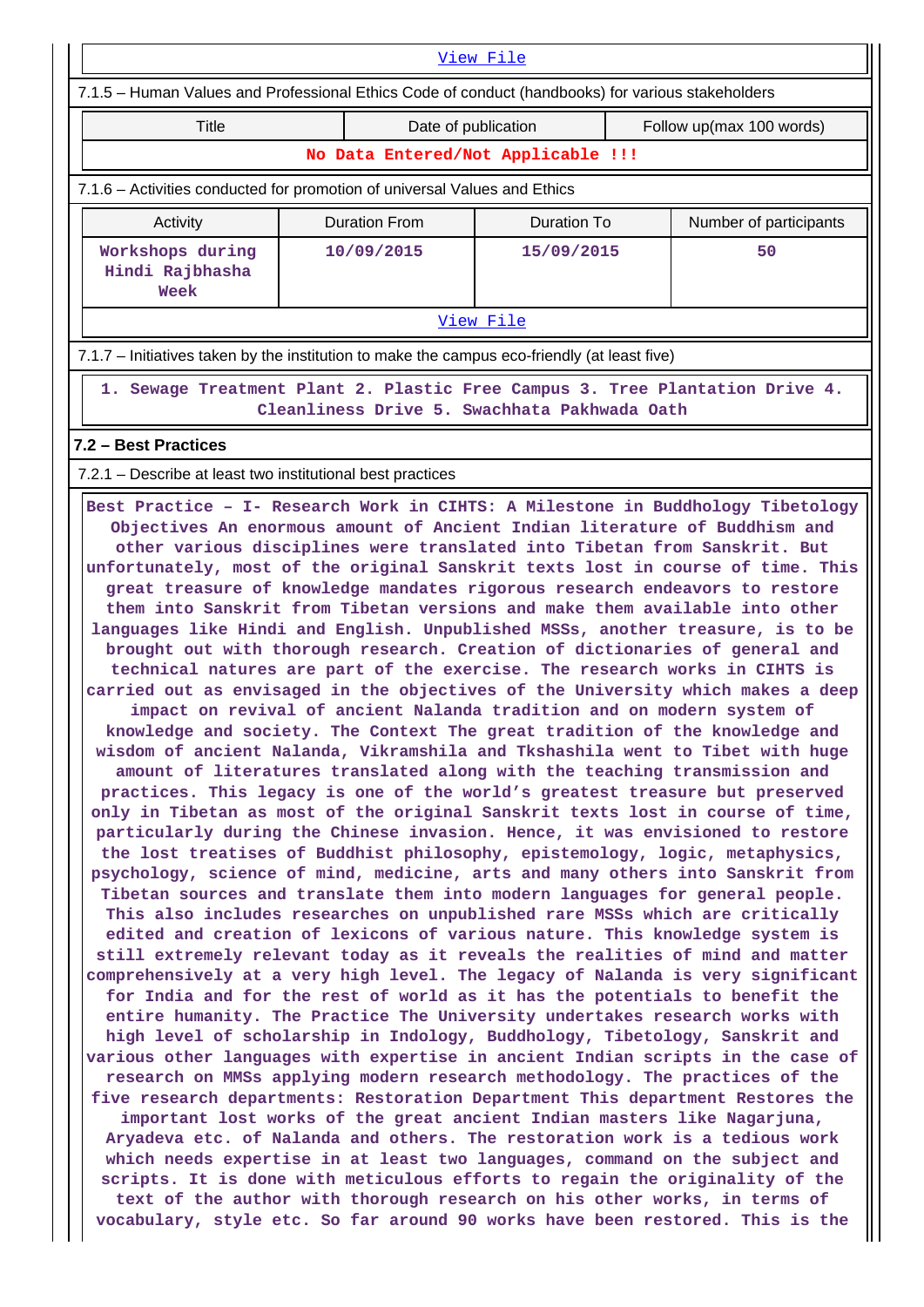**only place in the world, where such works are done. Translation Department The Translation Department is also an important constituent of the Research Departments which engages itself in the translation of works of canonical texts of both ancient Indian and Tibetan masters thus making them available to wide range of readers from scholars to students and from practitioners to public. The translation and the restoration works are accomplished with thorough study and research on the text, content, author and related materials providing a complete information. Rare Buddhist Texts Research Department (RBTRD) A major portion of the ancient Buddhist texts in Sanskrit had been lost in India but some portion of this lost treasure still exist in Nepal and Tibet. The Rare Buddhist Texts Research Department conducts research on the hitherto unpublished Buddhist Tantric manuscripts written in various scripts and prepares critical editions of the Sanskrit texts along with their Tibetan translations with a thorough study and research. Dictionary Department When Mahayana Buddhism and Tibetan studies, began to gain popularity around the world, there was no comprehensive dictionary of Tibetan to Sanskrit. Hence CIHTS along its project of restoration of the lost Sanskrit treatises, launched the project of comprehensive dictionary of Tibetan to Sanskrit which took more than a decade to complete. Finally, sixteen hefty volumes come out in 2005. Many technical dictionaries are being compiled and are about to be published. Center for Tibetan Literature Tibet has a huge corpus or literature covering a wide range of areas. The Center established in 2009 is the first of its kind devoted to studies and researches exclusively on Tibetan literature. Its first priority is to write a comprehensive history of Tibetan literature. The draft in four bulky volumes are brought before the scholars for comments. It has been producing other important literary works. Best Practice – II- Centre for Teacher Education Objectives The objectives are as follows: • To develop robust pedagogical foundation amongst learners. • To prepare teachers with best teaching competencies and commitment. • To prepare teachers with selfconfidence, scientific temper, caring and human values. • To awaken and develop the humane qualities of wisdom, loving, kindness and compassion, right view and conduct, and art of creativity and innovation. • To refine human perceptions and sensitivities to initiate independent and valid investigation into phenomenal and ethical spheres. • Integration of specialization in the respective disciplines, blended with moral values through mind education with a sound understanding of mental system and emotional intelligence. The Context CIHTS is committed to develop teacher educators in a holistic and integrated way by providing modern education with philosophy, logic and epistemology which are the traditions of ancient Nalanda Monastic University. CIHTS has started a four-year innovative integrated B.A.B.Ed. programme since 2014-15 and B.Ed. programme from 1999. The integrated four-year course has been designed in such a scholarly manner that the NCTE observed it as the best so far and was not only approved in the first go but also made it as the model course for others. Besides the regular subjects prescribed by NCTE, the curriculum has "Tibetan language and literature" as compulsory subject. This paper helps to develop the competence in Tibetan language and also preserve and carry the great cultural heritage of Tibetans people living in Himalayan region. Another compulsory paper "Fundamentals of Buddhist Logic, Psychology and Cognitive Sciences", which deal with the Tibetan methodology of Teaching-Learning, helps the learner to acquire the necessary skills to teach the subject through logic and concept mapping. The Practice In this programme, transaction of practical experiences does require theoretical transaction. Small class size aids in better transaction of practical experiences. The students study theories followed by demonstration of teaching skills under the micro teaching and simulation practices. School Internship Programme wherein the students will have to work in a broader spectrum of schools and community taking cognizance of various activities practiced in school and community development of the self, the child, community and school. School internship programme is divided in two part**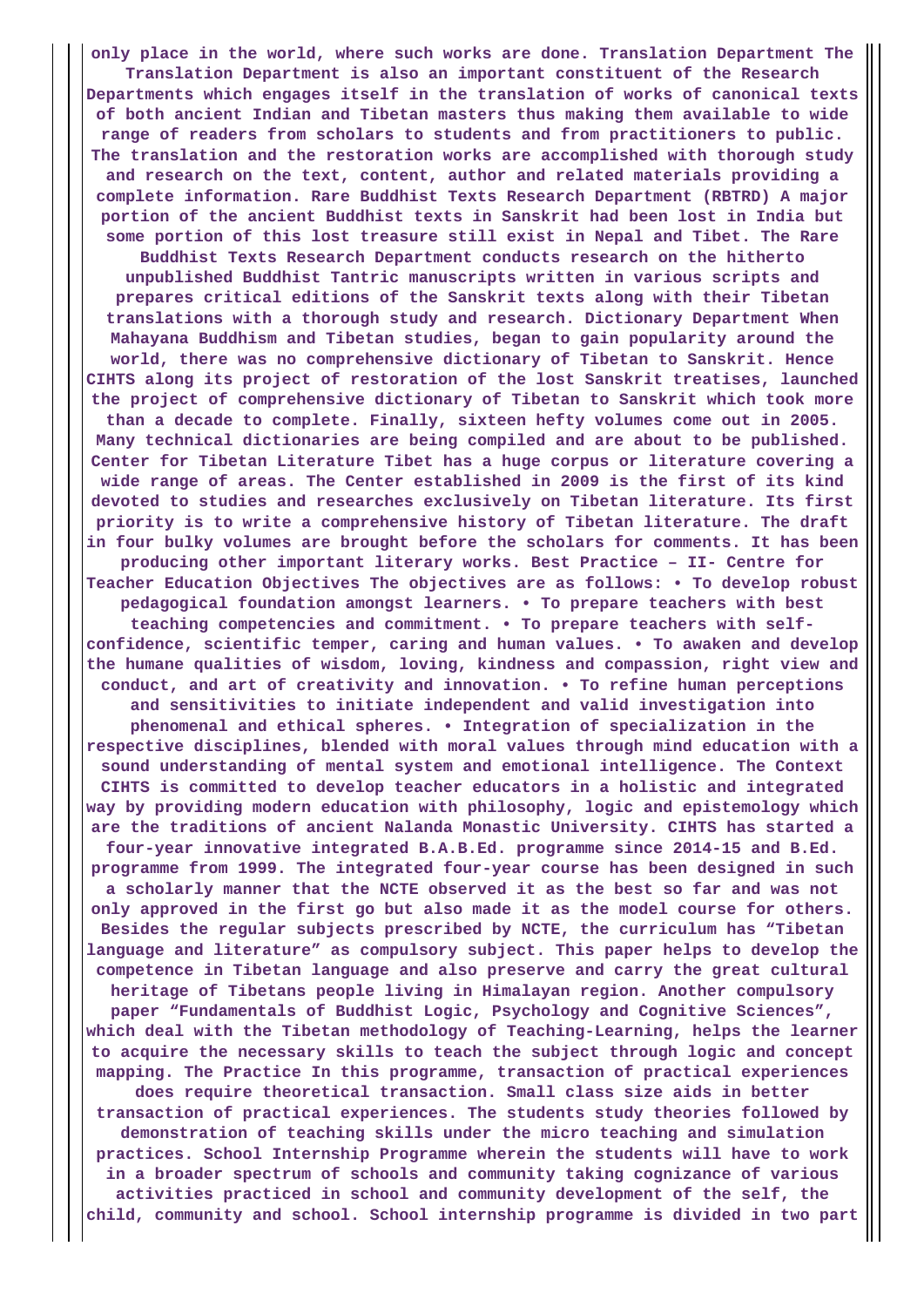**as Internship I and II. Internship - I is of four weeks and will be spread over with course work before the final school based teaching Practice. It includes school visit, classroom teaching observation, school based activities and community based programmes. This will also comprise of development of instructional designs in the form of lesson/unit plans with formats/structure provided by CTE. Internship - II is a school attachment programme of 16 weeks. In this school attachment programme, students will be entrusted with the responsibility of teaching 60 lessons i.e. 30 lessons in each of the two pedagogy subjects under the supervision of B. Ed. faculty and the school teachers to which they are attached. In addition to the teaching work, students will be assigned the following tasks: • Observation of teaching in the concerned subject by school teachers. • Test paper construction and conducting classroom tests. • Participation in organization of co-curricular activities. • Library and lab management in the school. • At least 2 psychological tests: conducting report writing • Interaction during Teacher- Parents meet. • Improvising teaching aids based on assessment of classroom needs. • Maintenance of school records. • School Based Action Research Projects • Evaluation lesson. During this 16 weeks' internship, 8 weeks' of school attachment is with Indian schools and 8weeks' in Tibetan schools spread across India. Apart from these experiential exposure, the compulsory paper in each semester i.e "Fundamentals of Buddhist Logic, Psychology and Cognitive Sciences", which deals with the Tibetan methodology of Teaching-Learning, the students acquire the logic and concept attainment through dialectics with traditional style of practice in Tibetan culture on the regular basis in evening with other students of CIHTS. On the basis of feedback received from the various stake holder during attachment programme, CTE has adopted the practice to revise the curriculum based on feasibility, and practicability of the task.**

 Upload details of two best practices successfully implemented by the institution as per NAAC format in your institution website, provide the link

<https://www.cihts.ac.in/admin/upload/documents/Best%20Practices%202015-16.pdf>

#### **7.3 – Institutional Distinctiveness**

 7.3.1 – Provide the details of the performance of the institution in one area distinctive to its vision, priority and thrust in not more than 500 words

 **Buddhism and Tibetan Studies: The Legacy of Ancient Nalanda Tradition Nalanda Tradition reaches Tibet in entirety: The transmission of Buddhism from India to Tibet in 7th Century AD took place in an unprecedented manner that a huge literature, over five thousand treatises were translated along with transmission of knowledge and spiritual system from Nalanda, Vikramshila, Takshashila and others, the capital of knowledge in ancient India. The entire legacy was not only preserved, nurtured but advanced further in Tibet. Nalanda Tradition Back to India: After the Chinese occupation of Tibet in 1959, His Holiness the Dalai Lama, followed by many masters and thousands of Tibetans sought refuge in India in 1959. Right away, His Holiness re-established major traditional monastic Institutions in India so that the study and practice of Tibetan Buddhism and allied studies could go unimpeded. These monastic Institutions, where erudite Tibetan masters taught, became a source of attraction for scholars and students from around the world. Central Institute of Higher Tibetan Studies was established as a result of discussion between His Holiness the Dalai Lama and Pandit Jawaharlal Nehru with specific objectives to preserve the Tibetan knowledge system and culture, to restore the lost Sanskrit treatises from Tibetan sources and to provide educational opportunity to**

**Tibetan and Himalaya students who lost the opportunity to go to Tibet for higher education and conduct researches on traditional subjects. Incorporation of the Nalanda Tradition into the Teaching Faculties is based on the objectives of preservation of Tibetan knowledge system. Accordingly, the academic programs**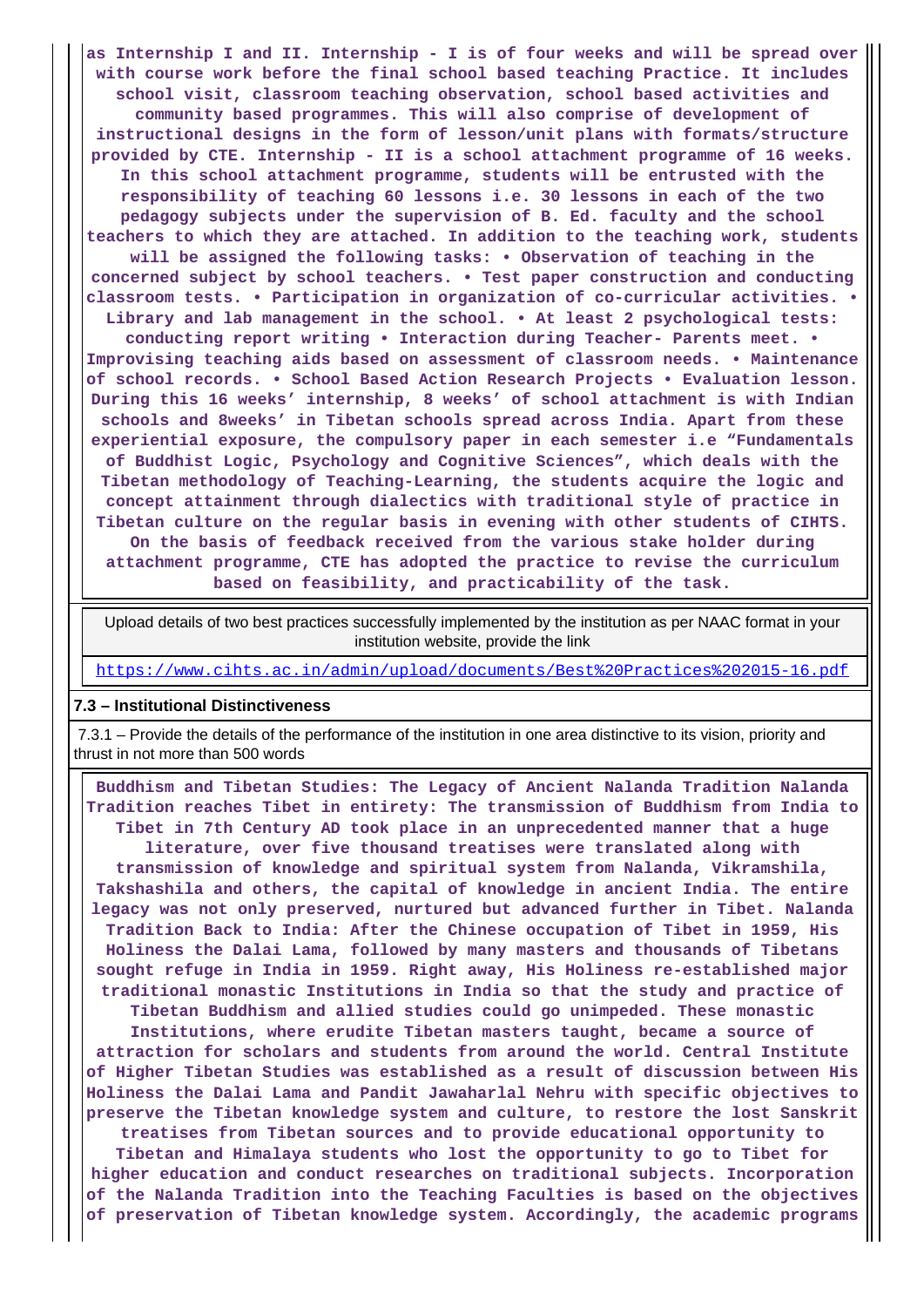**of teaching and research at CIHTS are designed. CIHTS has not only incorporated modern subjects and languages but also has programs and projects incorporating other Indian philosophical schools of thought, Western philosophy and modern sciences. The five Teaching Faculties of CIHTS were established primarily based on the classical treatises of the masters of Nalanda, Vikramshila and others. The Departments of Mool Shastra and the Sampradhyayas Shastra focus on the treatises of Indian masters and Tibetan masters of different traditions covering a wide range of areas: philosophy, metaphysics, epistemology, logic, psychology, cognitive science, mind training and spiritual system, which itself is a huge domain. The Departments of Tibetan Fine Arts, Tibetan Jyotish and Tibetan medicine have substantial contents on ethics and Departments of social sciences, ancient and modern Languages also cover topics like universal responsibility, non-violence and altruism. The Teacher's education syllabus has incorporated contents on compassion, logic, epistemology, and regulation of emotions which are highly appreciated by the NCTE for making the course transformative for the first time in India. The Sowa-Rigpa Department with its rich unique tradition has units of teaching, hospital, pharmacy and research. The Department attracts patients from neighboring states and even from foreign countries for the treatment. Five Research Departments dedicated to the works of Nalanda tradition are engaged in various nature of researches related to the preservation and dissemination of the Tibetan studies rooted to Nalanda tradition: (1) Restoration, (2) Translation, (3) Rare Buddhist Text Research, 4) Dictionary, and 5) Centre for Tibetan Literature.**

Provide the weblink of the institution

[https://www.cihts.ac.in/admin/upload/documents/Institutional%20Distinctiveness1](https://www.cihts.ac.in/admin/upload/documents/Institutional%20Distinctiveness1.pdf) [.pdf](https://www.cihts.ac.in/admin/upload/documents/Institutional%20Distinctiveness1.pdf)

#### **8.Future Plans of Actions for Next Academic Year**

 **The future plan action of the Institute consists following points. 1. To fill the vacant position of teaching and research staff and decided to expedite the recruitments for teaching and research posts. 2. The Institute planning to be intensified the master of philosophy programme and with the inclusion of dissertation project such as the editing of Sanskrit and Tibetan texts or translation of the texts into Tibetan, Hindi, English and Sanskrit or restoration of a text into Sanskrit from the Tibetan Sources. 3. For smooth functioning of the teacher education center, there stands need of more resource persons for which Institute to keeping the efforts continued with MoC/UGC for creation of posts. 4. To provide training to the faculty and students of Shilpa Vidya for the purpose of curative and preventive aspects of conservation of paintings, it was decided that the Institute would make arrangement to depute both faculty and students of Shilpa Vidya to National Research Laboratory, Lucknow for Conservation of Cultural Property to receive proper training. 5. To the enhancement of the Sowa-Rigpa Department with necessary infrastructure and facilities including research and development sections, a separate Sowa-Rigpa Bhavan/Hospital must be constructed looking at the increasing number of poor patient's day by day. 6. The practical training of Sowa-Rigpa students be streamlined in order to cope with other medical system. For which the students of Sowa-Rigpa be encouraged to do the research on the medicinal herbs using modern scientific methods technology. 7. In the Shantarakshita Library there are huge collection of Tibetan texts and literature in the form of pothis and books. These texts books should be classified according to the modern classification system of the library. The classification system which is prevalent in Library is based on Ranganathan classification system. In this system there is no further detailed classification of the Buddhism and Tibetan Studies. A proper shape may be given to the text and books of Tibetan Buddhism studies could be classified at par with the groups of other fields. 8. The re-constitution of the IQAC membership including the external membership was discussed and it was decided that the**